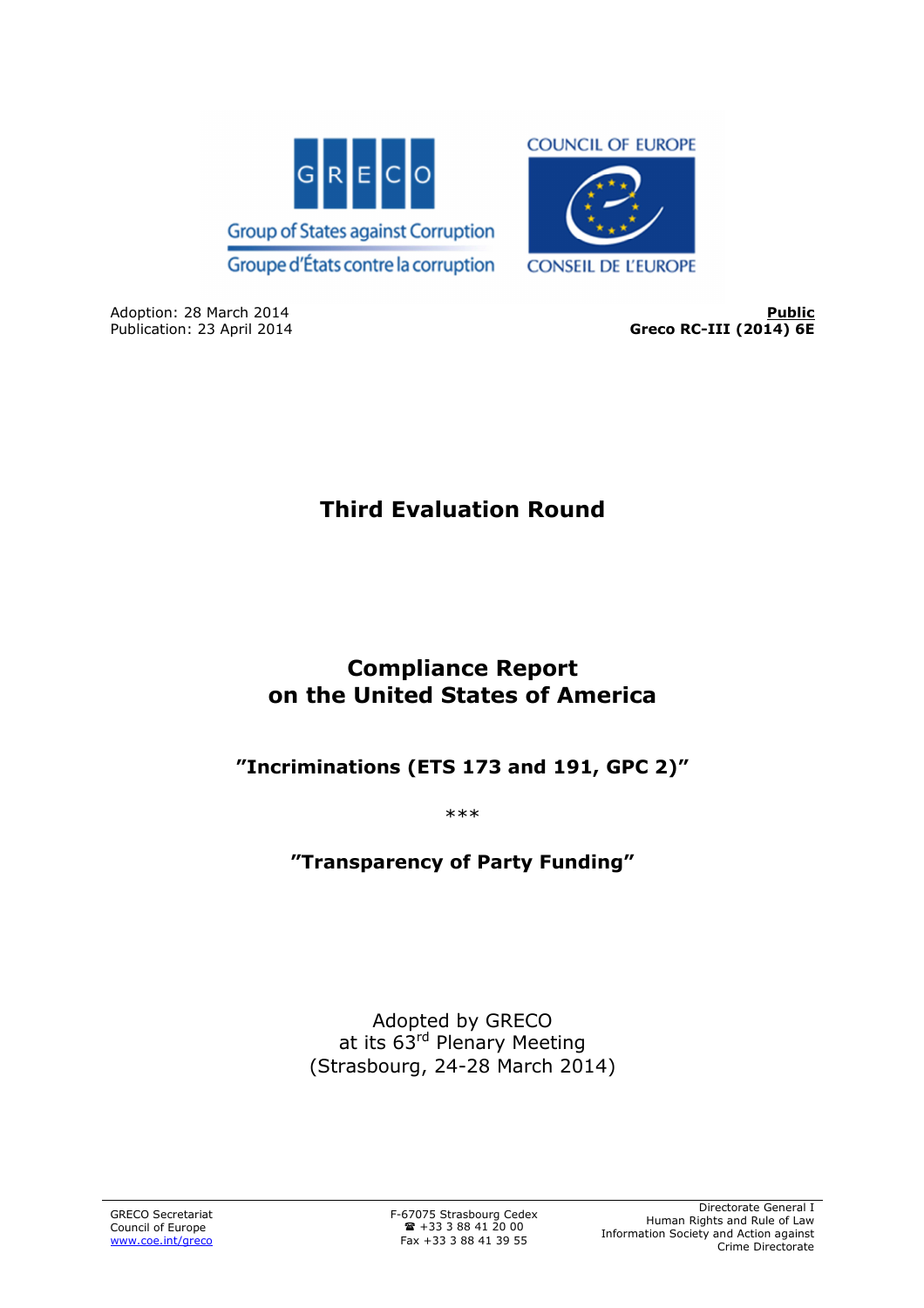## **I. INTRODUCTION**

- 1. The Compliance Report assesses the measures taken by the authorities of the United States of America to implement the nine recommendations issued in the Third Round Evaluation Report on the United States (see paragraph 2), covering two distinct themes, namely:
	- **Theme I Incriminations:** Articles 1a and 1b, 2-12, 15-17, 19 paragraph 1 of the Criminal Law Convention on Corruption ETS 173), Articles 1-6 of its Additional Protocol (ETS 191) and Guiding Principle 2 (criminalisation of corruption).
	- **Theme II Transparency of party funding:** Articles 8, 11, 12, 13b, 14 and 16 of Recommendation Rec(2003)4 on Common Rules against Corruption in the Funding of Political Parties and Electoral Campaigns, and - more generally - Guiding Principle 15 (financing of political parties and election campaigns).
- 2. The Third Round Evaluation Report was adopted at GRECO's 53<sup>rd</sup> Plenary Meeting (5-9 December 2011) and made public on 26 January 2012, following authorisation by the United States (Greco Eval III Rep (2011) 2E. Theme I and Theme II).
- 3. As required by GRECO's Rules of Procedure, the authorities of the USA have submitted Situation Reports on the measures taken to implement the recommendations – on 24 and 31 July 2013 respectively and supplementary information on 18 and 23 February and on 11 March 2014. This information served as the basis for the Compliance Report.
- 4. GRECO selected Ireland and Lithuania to appoint rapporteurs for the compliance procedure. The Rapporteurs appointed were Mr Paulius GRICIUNAS, Vice Minister, Ministry of Justice (Lithuania) and Mr Andrew MUNRO, Principal Officer, Criminal Law Reform Division, Department of Justice and Equality (Ireland). They were assisted by GRECO's Secretariat in drawing up the Compliance Report.
- 5. The Compliance Report assesses the implementation of each individual recommendation contained in the Evaluation Report and establishes an overall appraisal of the level of the member's compliance with these recommendations. The implementation of any outstanding recommendations (partially or not implemented) will be assessed on the basis of a further Situation Report to be submitted by the authorities 18 months after the adoption of the present Compliance Report.

## **II. ANALYSIS**

## **Theme I: Incriminations**

6. It is recalled that GRECO in its evaluation report addressed six recommendations to the United States in respect of Theme I. Compliance with these recommendations is dealt with below.

## **Recommendation i.**

7. *GRECO recommended to proceed swiftly with the ratification of the Criminal Law Convention on Corruption (ETS 173) as well as the signature and ratification of its Additional Protocol (ETS 191).*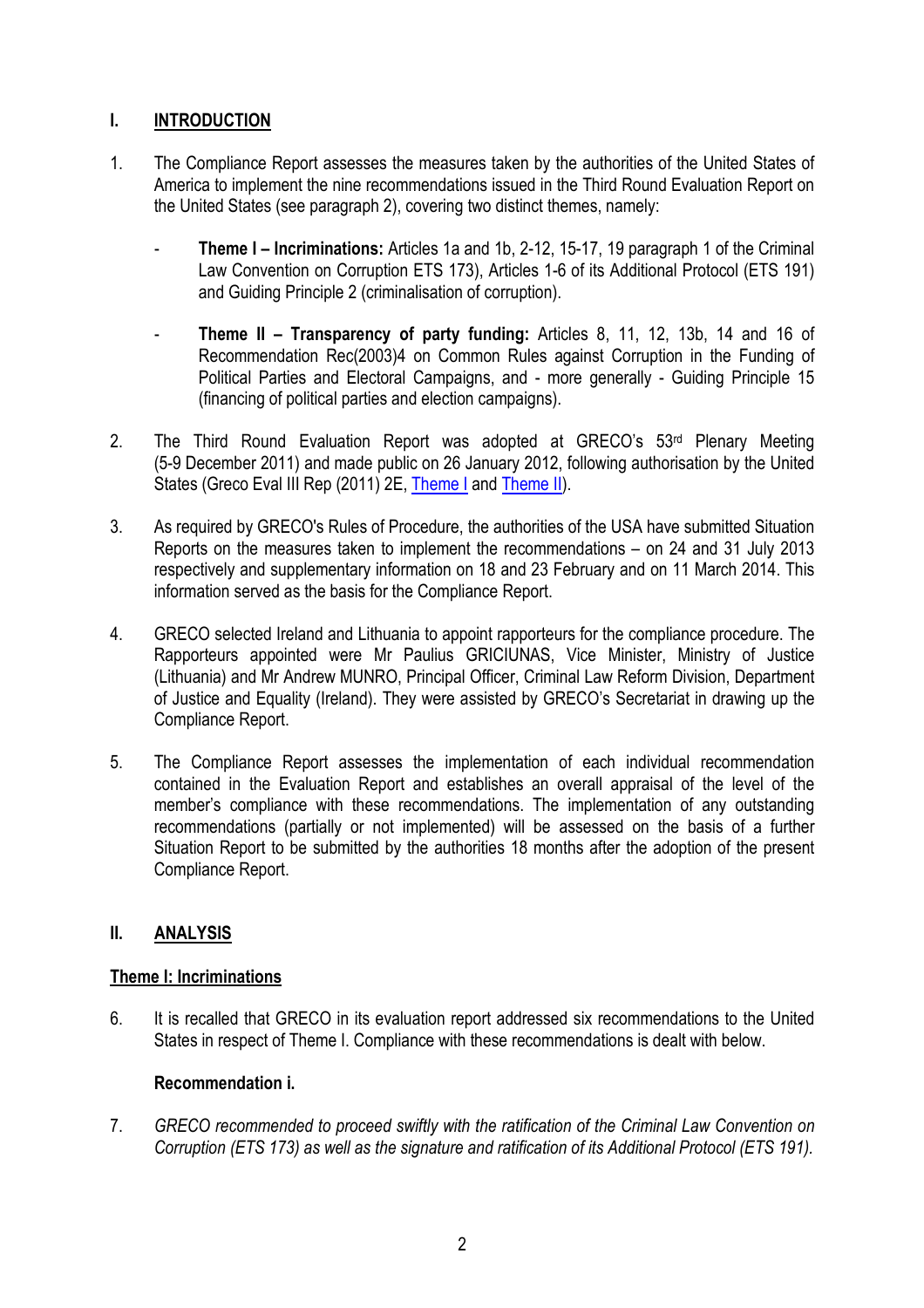- 8. The authorities of the United States report that since receiving this recommendation, no steps have been taken to ratify the Criminal Law Convention on Corruption nor to sign or ratify the Additional Protocol. They note that in addition to being a member of GRECO, the United States is currently a party to three multilateral treaties focusing on corruption, the UN Convention against Corruption, the OECD Convention on Combating Bribery of Foreign Public Officials in International Business Transactions and the Inter-American Convention against Corruption.
- 9. GRECO regrets that no progress has been reported by the U.S. authorities in order to ratify the Criminal Law Convention on Corruption and its Additional Protocol, despite the fact that this Convention was signed by the United States already in 2000. It urges the authorities to further pursue this matter.
- 10. GRECO concludes that recommendation i has not been implemented.

#### **Recommendation ii.**

- 11. *GRECO recommended to ensure that federal legislation and/or practice in respect of bribery of foreign public officials, members of foreign public assemblies, officials of international organisations, members of international parliamentary assemblies, judges and officials of international courts (Articles 5, 6, 9, 10 and 11 of the Criminal Law Convention on Corruption (ETS 173)) as well as bribery of foreign arbitrators and foreign jurors (Articles 4 and 6 of the Additional Protocol to the Criminal Law Convention on Corruption (ETS 191) i) is not limited to commercial activities; ii) also criminalises the passive side of the aforementioned offences; and iii) to ensure that all forms of "undue advantages" in relation to these offences are covered by the relevant bribery offences.*
- 12. The U.S. authorities report that since the adoption of the Evaluation Report, the United States has not enacted new legislation or amended any of its criminal statutes in a way that is directly relevant to this recommendation. That said, they refer to the use by the prosecutorial authorities of a range of statutes available *in practice* in a way that is relevant for the individual elements (i-iii) of this recommendation.
- 13. As far as the first part of the recommendation is concerned *to ensure that federal legislation and/or practice in respect of the enumerated offences is not limited to commercial activities* – the authorities note that the Foreign Corrupt Practices Act ("FCPA") is the primary legislation applicable. According to *A Resource Guide to the U.S. Foreign Corrupt Practices Act* (the "*Resource Guide*")<sup>1</sup> , published in November 2012 jointly by the U.S. Department of Justice ("DOJ") and U.S. Securities and Exchange Commission ("SEC"), the FCPA can reach a broad array of conduct. The authorities also stress that the FCPA is not the only statute that can be used to reach the payment of bribes to foreign public officials, as specified in Articles 5, 6, 10, and 11 of the Criminal Law Convention and the Additional Protocol. The FCPA applies only to bribes intended to induce or influence a foreign official to use his/her position "in order to assist … in obtaining or retaining business for or with, or directing business to, any person" (the "business purpose test"). When amending the FCPA in 1988, Congress made clear that the business purpose element, and specifically the "retaining business" prong, was meant to be interpreted broadly: "*The Conferees wish to make clear that the reference to corrupt payments for "retaining business" in present law is not limited to the renewal of contracts or other business, but also includes a prohibition against corrupt payments related to the execution or performance of contracts or the carrying out of existing business, such as a payment to a foreign official for the*   $\overline{a}$

<sup>&</sup>lt;sup>1</sup>A pdf copy of the Resource Guide is available at http://www.justice.gov/criminal/fraud/fcpa/guidance/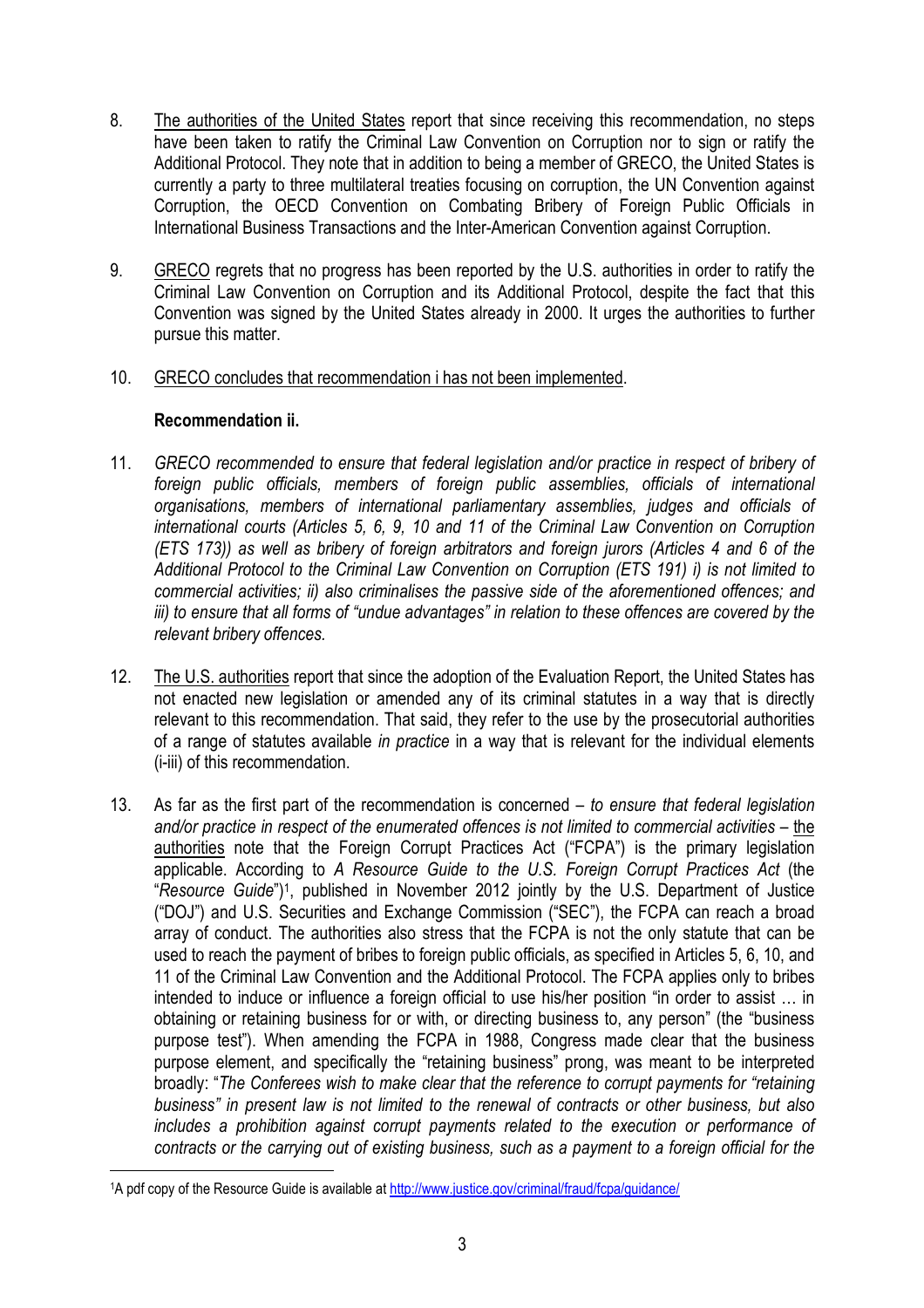*purpose of obtaining more favorable tax treatment. The term should not, however, be construed so broadly as to include lobbying or other normal representations to government officials".* Many enforcement actions involve bribes to obtain or retain government contracts. The FCPA also prohibits bribes in the conduct of business or to gain a business advantage. For example, bribe payments made to secure favourable tax treatment, to reduce or eliminate customs duties, to obtain government action to prevent competitors from entering a market, or to circumvent a licensing or permit requirement, all satisfy the business purpose test.<sup>2</sup> In 2004, the U.S. Court of Appeals for the Fifth Circuit addressed the business purpose test in the case *United States v. Kay<sup>3</sup>* and held that bribes paid to obtain favourable tax treatment - which reduced a company's customs duties and sales taxes on imports - could constitute payments made to "obtain or retain" business within the meaning of the FCPA. The Court explained that in enacting the FCPA, "Congress meant to prohibit a range of payments wider than only those that directly influence the acquisition or retention of government contracts or similar commercial or industrial arrangements." The *C*ourt in the Kay case found that "[t]he congressional target was bribery paid to engender assistance in improving the business opportunities of the payor or his/her beneficiary, irrespective of whether that assistance be direct or indirect, and irrespective of whether it be related to administering the law, awarding, extending, or renewing a contract, or executing or preserving an agreement." Accordingly, it held that payments to obtain favourable tax treatment can, under appropriate circumstances, violate the FCPA: "*Avoiding or lowering taxes reduces operating costs and thus increases profit margins, thereby freeing up funds that the business is otherwise legally obligated to expend. And this, in turn, enables it to take any number of actions to the disadvantage of competitors. Bribing foreign officials to lower taxes and customs duties certainly can provide an unfair advantage over competitors and thereby be of assistance to the payor in obtaining or retaining business"…"[W]e hold that Congress intended for the FCPA to apply broadly to payments intended to assist the payor, either directly or indirectly, in obtaining or retaining business for some person, and that bribes paid to foreign tax officials to secure illegally reduced customs and tax liability constitute a type of payment that can fall within this broad coverage".* The authorities add that in those rare situations where the FCPA might not reach a wholly "non-commercial" bribery scheme, other statutes, such as the Travel Act, mail or wire fraud or money laundering provisions, or otherwise, could reach such conduct<sup>4</sup>. None of those statutes are limited in their scope to "commercial activities" and thus bribery of foreign officials relating to non-commercial activities can be reached through federal legislation and in practice.

14. GRECO takes note of the information provided, which to a large extent resembles the information already included in the Evaluation Report (paragraph 151). The fact that the FCPA requires a business relation in order to be applicable remains the same. However, the additional information submitted further strengthens the position of the U.S. authorities that the business nexus is to be interpreted broadly; for example, it would according to the *Kay* case encompass bribery of a foreign public official in order to obtain favourable tax treatment. That said, GRECO is not convinced that a clear cut situation without a link to any form of contractual or business relation would be covered by the FCPA. GRECO notes the position of the authorities that then the Travel Act, mail or wire fraud or money laundering provisions could be applied in order to prosecute anyway as these provisions are not necessarily limited to commercial activities. This would, according to the US authorities reach these offences of bribery "to the fullest extent permissible" under the U.S. Constitution and federal system. GRECO does not contest that alternative offences, such as fraud or money laundering, may be used in an effective way for such situations.

 $\overline{a}$ 

<sup>2</sup> See, e.g., Complaint, SEC v. Panalpina, Inc., No. 10-cv-4334 (S.D. Tex. Nov. 4, 2010), ECF No. 1

<sup>3</sup> United states v. Kay,359 F.3d 738, 755-56 (5th Cir. 2004)

<sup>4</sup> The U.S. authorities also refer to their response in respect of part (ii) of this recommendation.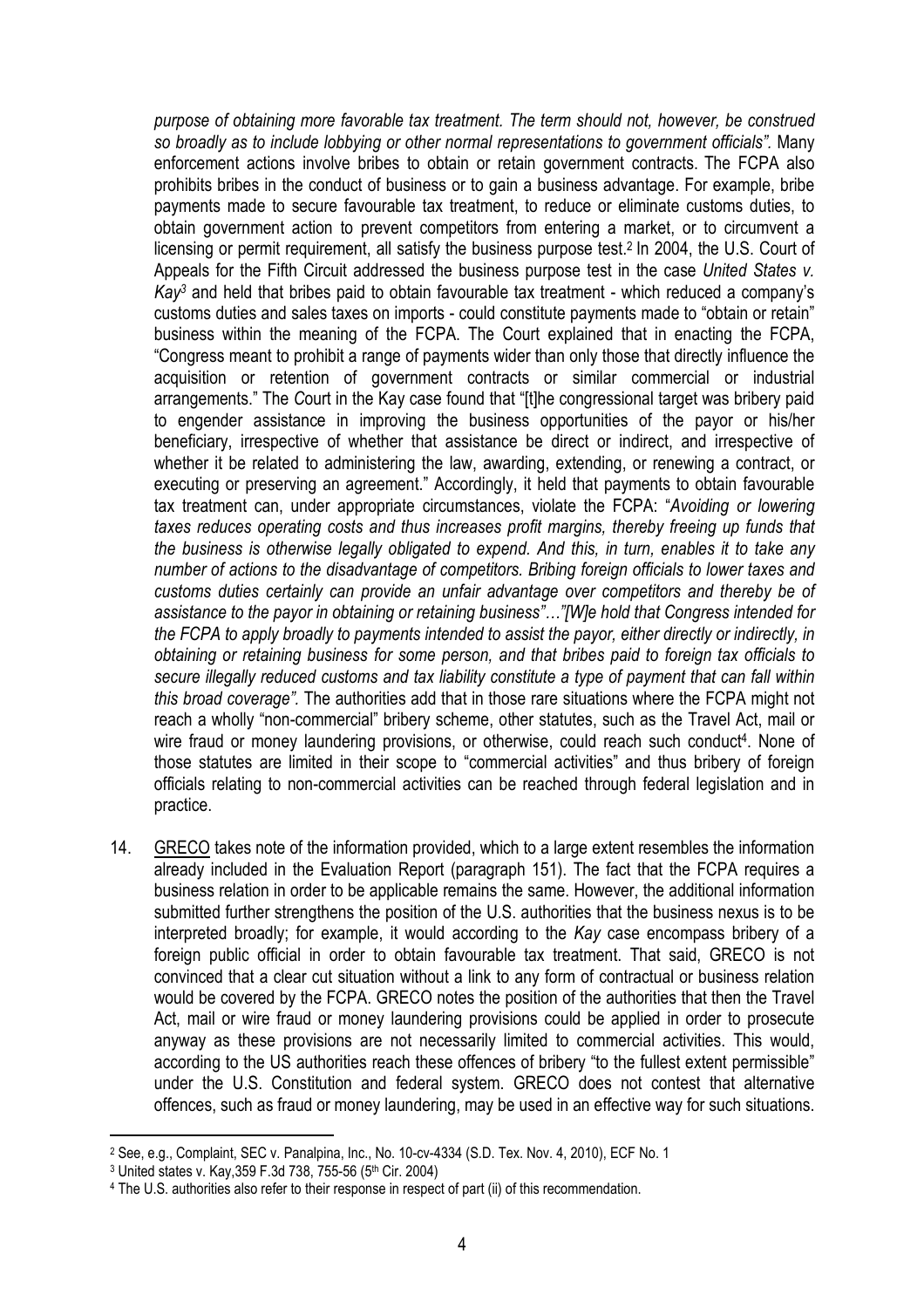However, the authorities have not substantiated that these secondary provisions, standing alone, meet all the requirements of the Criminal Law Convention in respect of the particular offences of bribery of foreign public officials and others mentioned in this recommendation, as these secondary provisions rather concern other types of offences, such as fraud, money laundering etc. Consequently, GRECO takes the view that the U.S. authorities have demonstrated that the commercial limitation of the FCPA is to be interpreted broadly, which is a step in the right direction, but not sufficient to fully rule out this limitation. Furthermore, evidence submitted does not make it clear that the secondary legislation referred to, as applied, would meet all the requirements of the Criminal Law Convention in respect of the particular offences mentioned in this recommendation. It follows that this part of the recommendation has not been more than partly implemented, because of the additional requirements to prove the use of inter-state travel or wire or mail.

- 15. As far as the second part of the recommendation is concerned *to ensure that federal legislation and/or practice also criminalises the passive side of the aforementioned offences* – the U.S. authorities repeat what is already stated in the Evaluation Report (paragraph 152) that due to jurisdictional concerns and policy reasons, the United States does not criminalise the solicitation or acceptance of a bribe by a foreign official *under the FCPA*. They add that the country where the individual is an official is the most damaged by the acceptance of a bribe and should, if possible, prosecute that official domestically for taking the bribe and that the U.S. authorities actively share information that may help with the prosecution and assist in recovering assets of corrupt officials, providing a number of examples. That said, the authorities also submit that the United States can and has prosecuted foreign officials based on corruption through (1) money laundering charges (as foreign corruption is a predicate offence to money laundering), (2) wire fraud, and (3) the Travel Act. The authorities give numerous examples of cases in which situations of passive bribery of foreign public officials and members of international organisations have been successfully prosecuted, mostly for having committed money laundering, sometimes in conjunction with felony bribery in violation of the FCPA<sup>5</sup> .
- 16. GRECO takes note of the information provided that no legal changes have taken place in respect of the foreign bribery provisions of the FCPA since the adoption of the Evaluation Report. However, the U.S. authorities have submitted a large number of cases which clearly indicate that situations comprising instances of passive bribery in respect of foreign public officials and members of international organisations can be and are being prosecuted successfully, mainly as money laundering in relation to which bribery under the FCPA is a predicate offence. On the basis of this, GRECO accepts that the law enforcement authorities in practice may deal with and prosecute in situations involving passive bribery of foreign public officials and others to a large extent; as it appears often as money laundering. As it has not been established that the legislation and/or practice used to this end meet all requirements required for passive bribery of foreign public officials and others covered by this recommendation under the Criminal Law Convention, it follows that this part of the recommendation is not more than partly implemented, because of the additional requirements to prove the use of inter-state travel or wire or mail.
- 17. In respect of the third part of this recommendation *to ensure that all forms of "undue advantages" in relation to these offences are covered by the relevant bribery offences* - GRECO

 $\overline{a}$ 5 Cases referred to by the U.S. authorities: *United States v. Bethancourt*, No. 13 MAG 0683 (S.D.N.Y. Mar. 12, 2013), *United States v. Esquenazi*, No. 1:09-cr-21010-MGC (S.D. Fla. Dec. 4, 2009), *United States v. Siriwan*, No. CR 09 00081 (C.D. Cal. Jan. 28, 2009), *United States v. Lazarenko*, 564 F.3d 1026 (9th Cir. 2009), *United States v. Bahel*, No. 08-3327-cr, 662 F.3d 610 (2d Cir. 2011), *United States v. Sengupta*, No. 02-CR-040-RWR (D.D.C. Feb. 6, 2006), *United States v. Basu*, No. 1:02- CR-00475-RWR (D.D.C. May 30, 2008) and *aff'd*, No. 08-3031 (D.C. Cir. Dec. 2, 2009).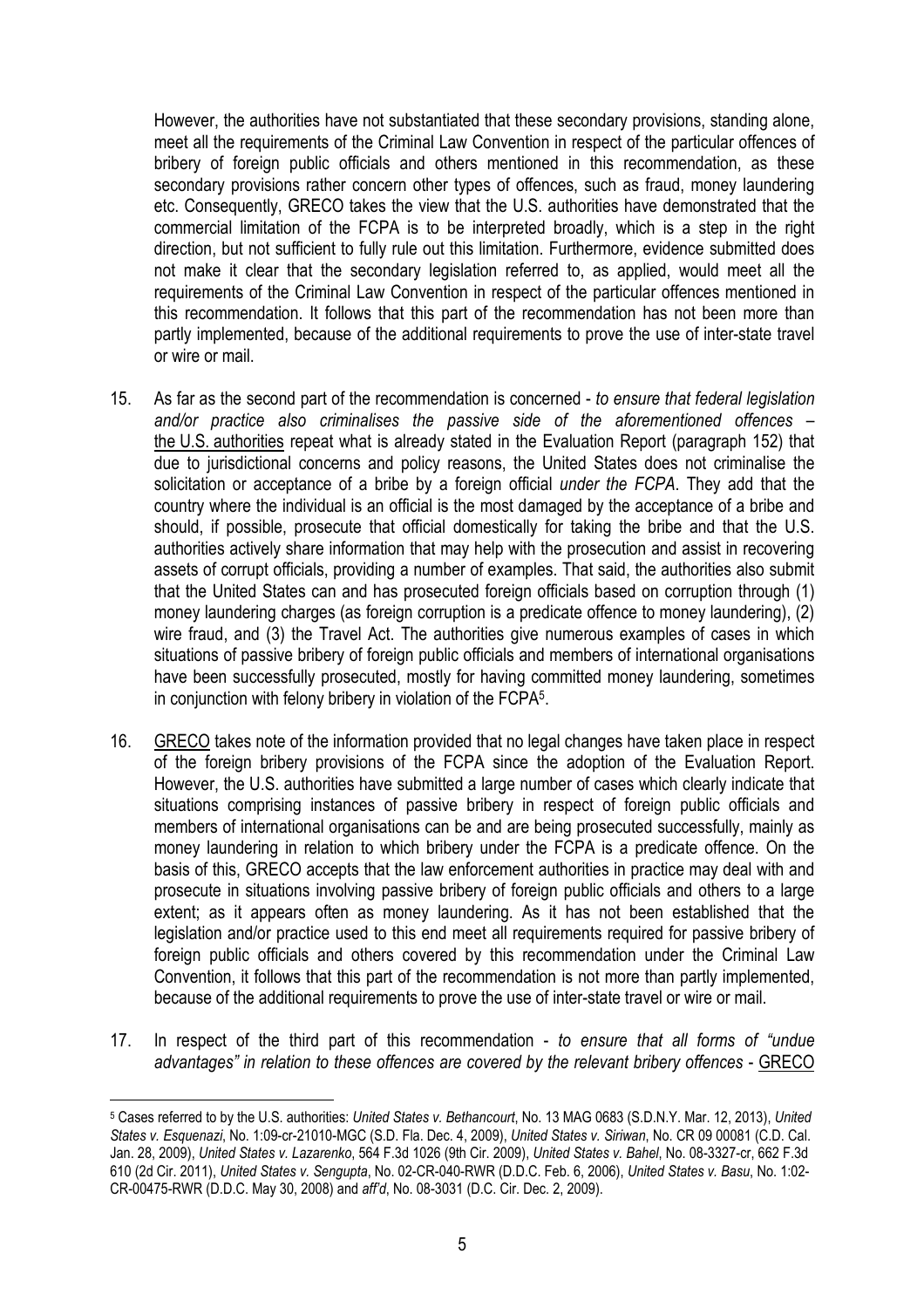recalls that the reason for this part of the recommendation was that the FCPA makes an explicit exception for "facilitating and expediting payment" the purpose of which is to expedite or secure the performance of a routine action by a foreign official, from what is criminalised. This is contrary to the wording in the Criminal Law Convention on Corruption, which makes no explicit exception for such payments (Evaluation Report paragraph 153).

- 18. The authorities argue that the U.S. legislation is compliant with the Criminal Law Convention for the following reasons: First, the FCPA exception for "facilitating and expediting payment" corresponds to the use of the adjective "undue" advantages in the Convention, which according to the drafters of the Convention "…*aims at excluding advantages permitted by the law or by administrative rules as well as minimum gifts, gifts of very low value or socially acceptable gifts"<sup>6</sup> .*  Second, the authorities argue that the FCPA proscribes a person, acting corruptly, from directly or indirectly offering, giving, promising to give, or authorising the giving of any money or anything of value. The FCPA's "anything of value" term is to be read quite broadly and covers economic and non-material benefits, including cash, travel, meals, entertainment, gifts, employment, charitable donations and non-pecuniary advantages (*See Resource Guide* at 14-19). Moreover, the authorities state that like the Criminal Law Convention, which explicitly provides for an intent requirement in all bribery offences, to establish a crime of bribery under United States law, there is a requirement of intent under the FCPA. "The corrupt intent requirement . . . target[s] conduct that seeks to improperly induce officials into misusing their positions" (*Resource Guide* at 15). Thus, in order to constitute a bribe, a payment must be intended to corrupt the recipient, meaning the payor(s) "acted…with the specific intent to achieve an unlawful result by influencing a foreign public official's action in one's own favor" (*United States v. Kay*, 513 F.3d 432, 450 (5th Cir. 2007)). The payor of a facilitation payment, by definition, cannot be seeking an action to which s/he is not entitled; consequently, the "payor" would lack "corrupt intent" in such a situation. The U.S. authorities conclude that bribes of all forms of "undue advantages," are fully covered by the FCPA and/or other federal legislation and by practice, in line with the Criminal Law Convention.
- 19. GRECO notes that the exception of facilitating and expediting payments in the FCPA is not contained in the U.S. federal law dealing with bribery of domestic public officials. Furthermore, GRECO notes that in respect of the domestic bribery offence, the U.S. federal legislation applies to "anything of value" and that the "undue" qualification provided for in the Criminal Law Convention is not reflected in the text of the U.S law. It can therefore be argued that in respect of this offence the U.S. law is broader than what is required by the Convention. The fact that the text of the FCPA is more limited than the federal law with regard to domestic bribery is therefore not in itself sufficient to conclude that the FCPA is more restricted than the Convention. The United States argue that the exception contained in the FCPA is in line with the Convention, as this restriction should be interpreted as being similar to the reasoning in the Explanatory Report to the Convention where "undue" advantage is explained as *"something that the recipient is not lawfully entitled to accept*" (see footnote 6).
- 20. In the view of GRECO it is confusing that U.S. legislation is not fully consistent in respect of bribery offences committed in the domestic and foreign context. Furthermore, the exception for "facilitating and expediting payment" creates to some extent a "grey zone". However, it is to be noted that the Guidelines to the FCPA have been published in order to clarify the situation and that the Departments of Justice and Commerce actively discourage all facilitation payments in the foreign context. GRECO accepts that the clarifications made by the authorities in relation to the criminalised advantages under the FCPA correspond to what is meant by "undue" advantages

 $\overline{a}$ 6 Explanatory Report to the Criminal Law Convention on Corruption, paragraph 38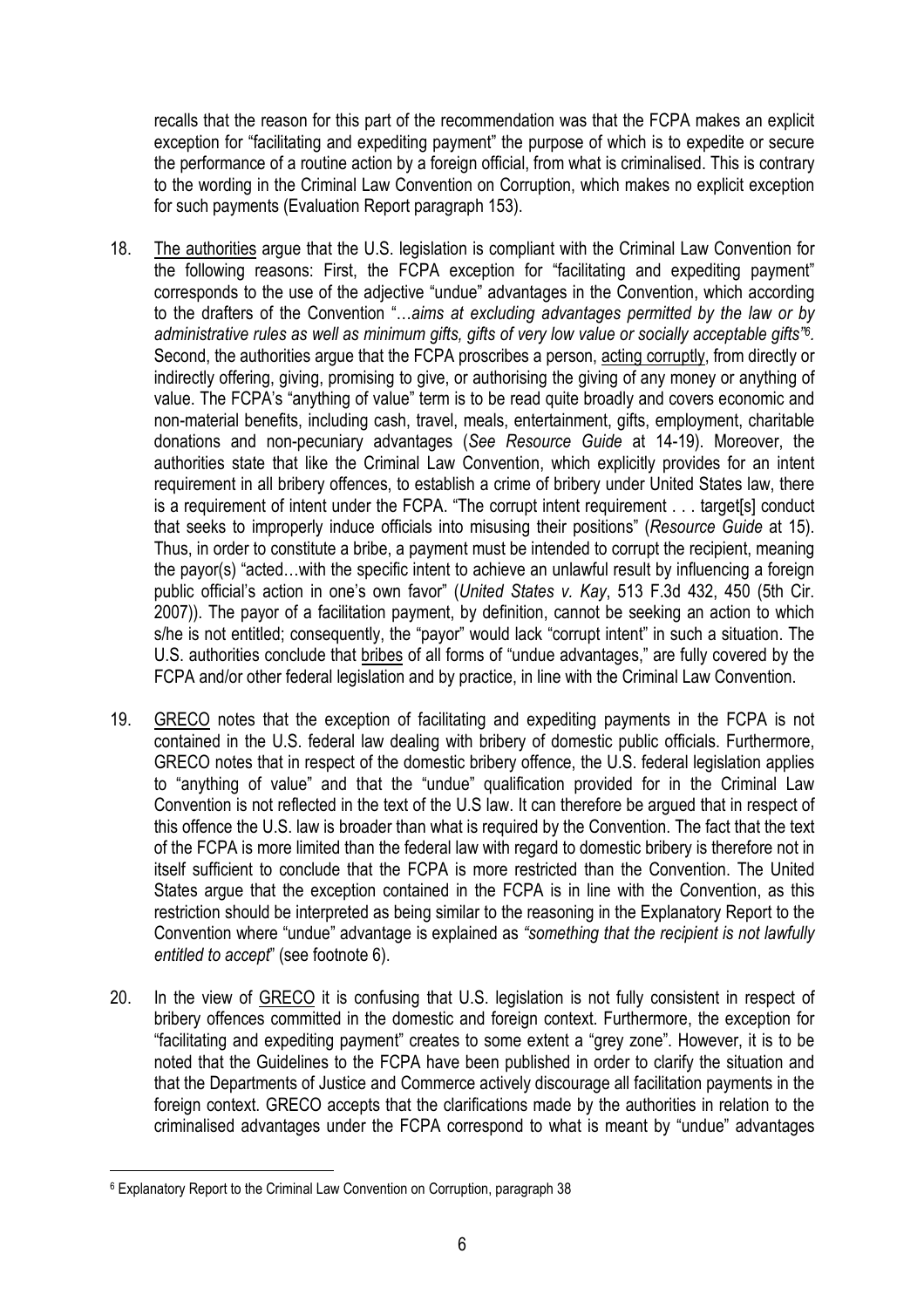under the Criminal Law Convention. This part of the recommendation has therefore been implemented.

21. In view of the above, GRECO concludes that recommendation ii has been partly implemented.

#### **Recommendation iii.**

- 22. *GRECO recommended to ensure that federal legislation and/or practice complies with the requirements of bribery in the private sector, as established in Articles 7 and 8 of the Criminal Law Convention on Corruption (ETS 173).*
- 23. The U.S. authorities express that, for the reasons given in the Evaluation Report, the United States does not have a stand-alone federal private sector bribery statute. That said, *in practice,* conduct covered by Articles 7 and 8 of the Criminal Law Convention is constantly being prosecuted in the United States, using a variety of statutes. Primarily, commercial bribery can be charged federally under the Travel Act, 18 U.S.C. § 1952. More specifically, Section 1952(b)(2) of this Act prohibits travelling in interstate or foreign commerce or using the mail or any facility in interstate or foreign commerce, with the intent to further any "unlawful activity", which is defined to include any bribery in violation of U.S. law or a law of a state in which an act in furtherance of the bribery scheme was committed (18 U.S.C. § 1952(b)(i)(2)). The authorities submit that, currently, at least 40 of the 50 U.S. States have criminalised commercial bribery. Furthermore, the legislative history of the Travel Act explains that Congress was concerned about criminal activity that crosses both state and international borders. The Supreme Court has in this context held that "Congress intended 'bribery… in violation of the laws of the state in which it was committed' to encompass conduct in violation of state commercial bribery statutes" (*Perrin v. United States*, 444 U.S. 37, 50 (1979) and *United States v. Welch*, 327 F.3d 1081, 1090-1103 (10th Cir. 2003)) holding that the Travel Act was designed to "impose criminal sanctions upon the person whose work takes him across state or National boundaries in aid of certain 'unlawful activities' and that a state commercial bribery statute can serve as a predicate for a Travel Act violation based on foreign commercial bribery (quoting H.R. Rep. No. 966, at 4 (1961), *reprinted in* 1961 U.S.C.C.A.N. 2664, 2666. The Supreme Court has further stated that the Travel Act is, "in short, an effort to deny individuals who act [with the requisite] criminal purpose access to the channels of commerce" (*Erlenbaugh v. United States*, 409 U.S. 239, 246 (1972) (citing to H.R. Rep. No. 966, at 3)). In addition, a federal district court has held that the Travel Act applies to overseas private bribery (*United States v. Carson,* No. SACR 09-00077-JVS, 2011 WL 7416975, at \*4-5 (C.D. Cal. Sept. 20, 2011). The authorities also list a large number of cases of prosecutions for commercial bribery under the Travel Act (between 2004 and 2013).
- 24. The U.S. authorities furthermore argue that in the Evaluation Report (paragraph 157), it appears to be incorrectly assumed that the corrupt transaction must be *effected* through the use of a facility of interstate or foreign commerce. The authorities state in this respect that the facility of interstate or foreign commerce provision is much broader than that as it is not limited to the actual payment or receipt of a bribe; the use of the facility does not need to be *central* to the crime; rather, it must only be *"in furtherance of"* the bribery scheme, a notion that is, in itself, read very broadly by U.S. courts. In addition, the interstate or foreign commerce nexus covers a wide variety of mechanisms that may cross state or national borders. Thus, a single mailing, shipment, wire transfer, facsimile, e-mail, use of the internet, text, instant message, mobile telephone call, long distance (interstate or foreign) call on landline telephones, use of a federally insured or interstate financial institution, or travel or physical movement of any means across states or U.S. boundaries *in furtherance of the scheme* – *e.g.* to negotiate, demand, or convey terms, set up a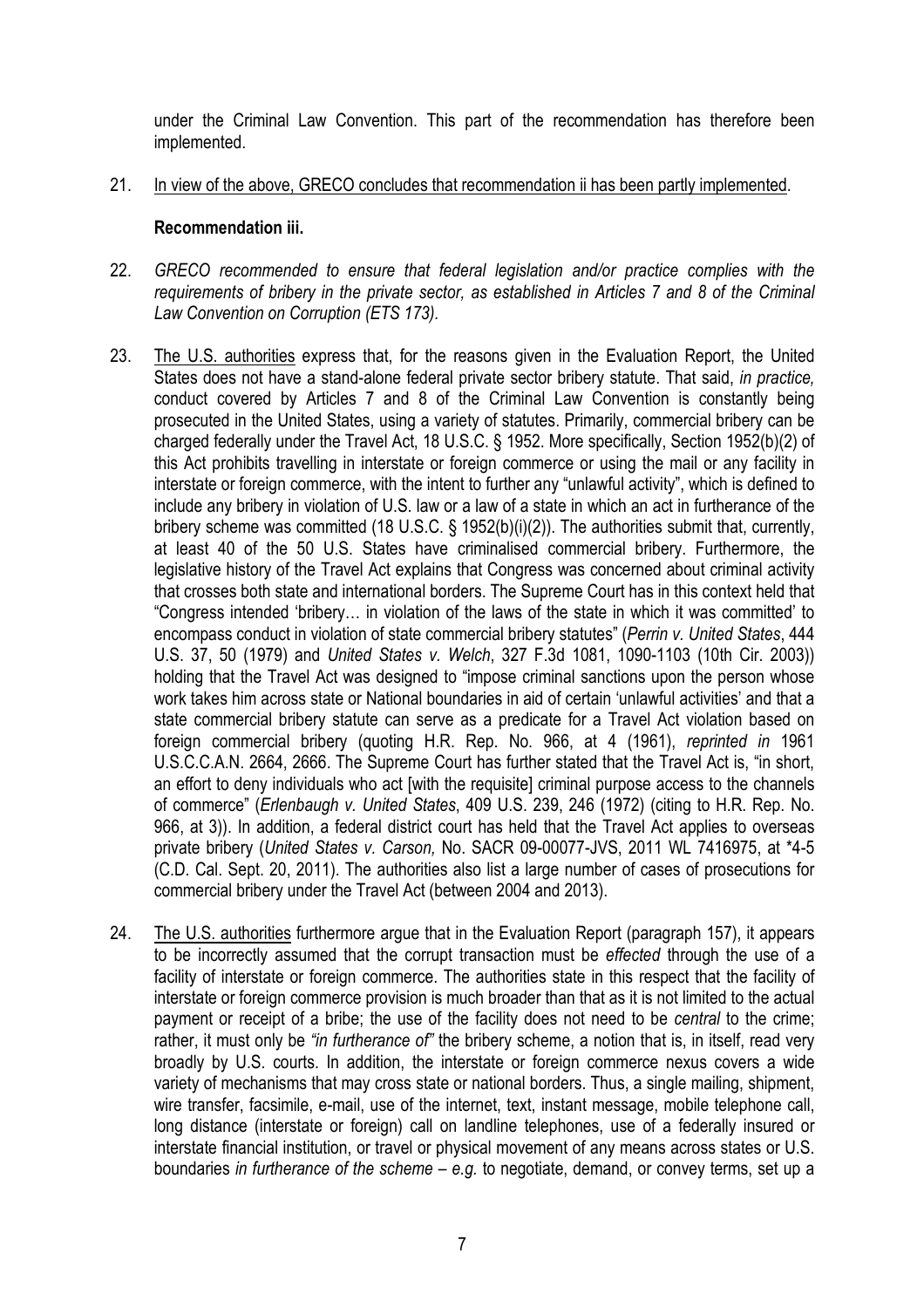meeting or schedule a time to discuss an issue related to the scheme, make a payment, withdraw money to make a payment in cash, discuss or send the documentation relating to or purporting to explain the payment, or transfer or receive information or other *quid pro quo* from the bribe recipient – would meet the jurisdictional nexus. It is also unnecessary for the prosecution to prove that the defendant knew of the use or intended use of such a facility of interstate commerce.

- 25. The authorities add, that even in the rare situation where no act in furtherance of the bribery scheme touched on any of the states with a commercial bribery statute and the Travel Act could not be used, commercial bribery could still be punished federally under various U.S. criminal statutes, including but not limited to those proscribing mail and wire fraud, antitrust violations, racketeering, conspiracy, and securities fraud, depending upon the facts of a given case. For example, sections 1341 and 1343 of Title 18 of the U.S. Code criminalise mail fraud and wire fraud, respectively. Specifically, these sections criminalise a "scheme or artifice to defraud" when a mail or interstate wire is used in furtherance of the scheme. Section 1346 of Title 18 of the U.S. Code defines "scheme or artifice to defraud" to include "a scheme or artifice to deprive another of the intangible right of honest services. To this end, the authorities have provided information regarding the broad reach and common usage of the "honest services theory" of mail and wire fraud that has been used to prosecute bribery for more than 60 years in the USA, sometimes referred to as "honest service bribery", which derives its elements from federal bribery statutes (United states v. Ring, 706 F,3d 460 (D.C. Cir. 2013)). They furthermore state that unlike regular mail and wire fraud, honest services fraud does not require that the perpetrator causes a financial loss or harm to anyone or that s/he obtains a financial benefit, the core elements being for passive bribery: a) duty of loyalty, b) solicits or accepts a thing of value, c) in exchange for doing something in violation of his/her duty of loyalty. In respect of active bribery the elements are: a) offers or provides a thing of value, b) to a person with a duty of loyalty, c) in exchange for him/her doing something in violation of his/her duty of loyalty. The authorities furthermore explain that in an honest services fraud case the element to defraud is satisfied with the mere pretense that the employee is loyal when s/he is not, in fact, loyal. Under honest services mail and wire fraud, the full reach of federal jurisdiction to prosecute offenders for any bribery scheme may be applied so long as the U.S. mail or an interstate wire is used. The authorities refer to a number of cases in support of this end. Finally, they state that the conduct is often punishable under various state anti-corruption and fraud laws, as well as unfair trade practices laws that define bribery as an improper means of gaining a competitive advantage. Also, in this respect, a large number of cases are referred to (between 1975 and 2013).
- 26. GRECO notes, on the one hand, that the statutory situation remains the same now as at the time of adoption of the Evaluation Report, i.e. there is no specific legal provision at federal level on bribery in the private sector which could be compared with the requirements of Articles 7 and 8 of the Criminal Law Convention. On the other hand, the United States has provided extensive case law indicating that bribery in the private sector is subject to federal prosecutions through the use of a combination of various provisions. It appears that the primary statutes used to this end are the Travel Act, 18 U.S.C. § 1952, and honest services fraud, 18U.S.C. § 1346, which have a broad reach and may be used in prosecutions involving private sector bribery. GRECO acknowledges that the Travel Act, which can only be applied in this respect in combination with state legislation criminalising bribery in the private sector, has a broader coverage now than at the time of adoption of the Evaluation Report, as bribery in the private sector currently is an offence in 40 of the 50 states, which is a slight increase since the adoption of the Evaluation Report. GRECO notes, however, that there may still be situations where the Travel Act cannot be applied, in which the United States instead may have to use other means, such as honest services mail or wire fraud, 18 U.S.C. §§ 1341, 1343 and 1346, in order to prosecute instances of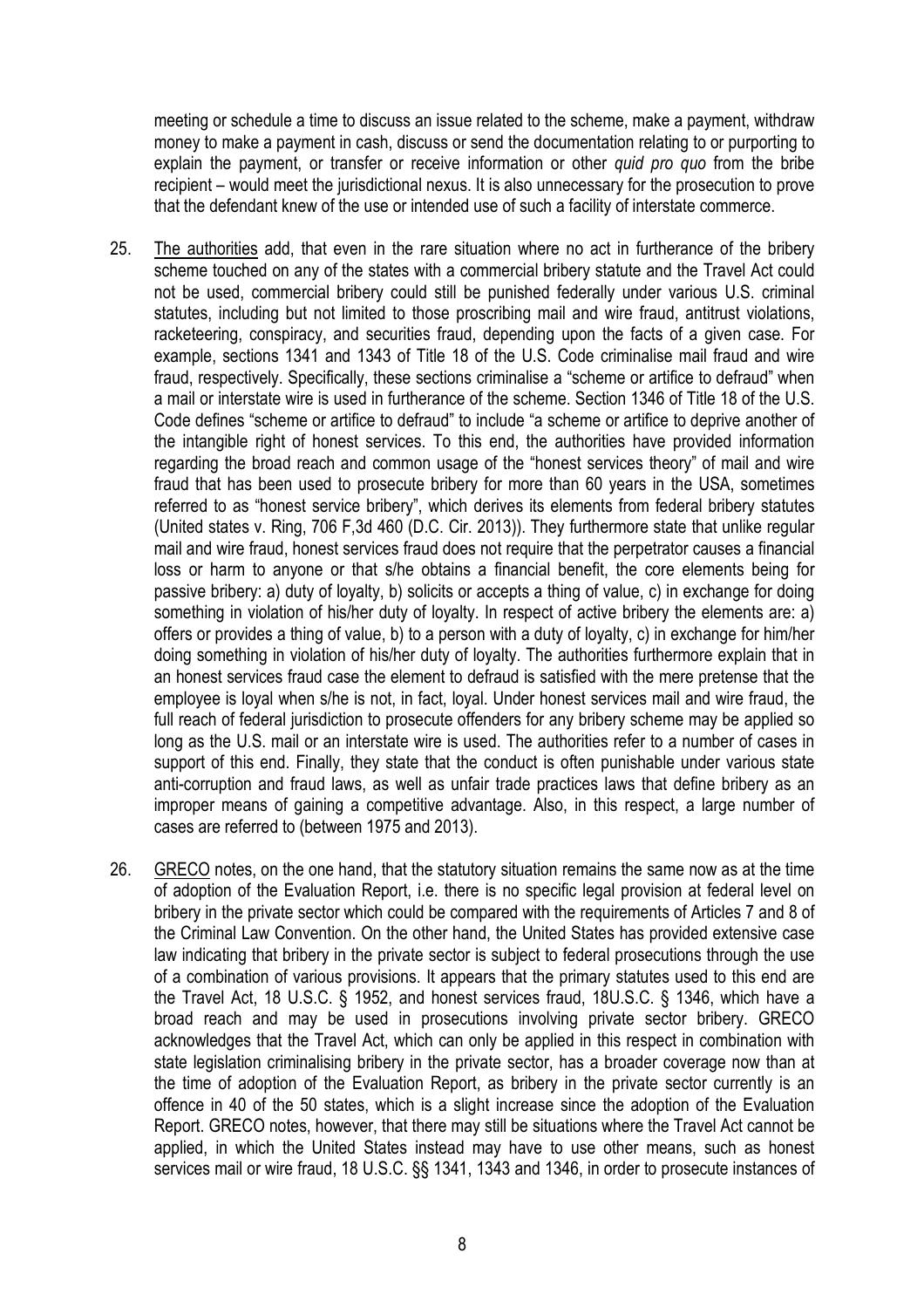bribery as fraud cases. A detailed analysis in respect of each element contained in Articles 7 and 8 of the Criminal Law Convention is provided in the Evaluation report (paragraphs 72-79 and 155-157). What has now been submitted in respect of honest services mail or wire fraud adds some information to that picture; however, GRECO recalls that the application of honest services fraud is only possible when the U.S. mail or an interstate wire was used in furtherance of the offence. Even if this notion is to be interpreted broadly, it brings a certain limitation for the use of this offence.

- 27. To sum up, GRECO takes the view that the U.S authorities have shown that in practice private sector bribery is possible to reach through a combination of the Travel Act and state provisions, even at a broader scale than indicated in the Evaluation Report. When that is not possible, federal honest services fraud provisions may be applied as well. That said, these supplementary fraud provisions as applied in practice do not fully comply with Articles 7 and 8 of the Criminal Law Convention, because of the additional requirements to prove the use of inter-state travel or wire or mail.
- 28. GRECO concludes that recommendation iii has been partly implemented.

#### **Recommendation iv.**

- 29. *GRECO recommended to ensure that federal legislation and/or practice complies with the requirements of trading in influence as established in Article 12 of the Criminal Law Convention on Corruption (ETS 173).*
- 30. The authorities state that lobbying, or petitioning government officials, is a constitutionally protected activity in the United States. Gifts provided with an intent to cultivate a business relationship or political friendship, as distinguished from an intent to corruptly influence, are also protected activity (*United States v. Sawyer*, 85 F.3d 713, 731 & 741, 1st Cir. 1996). Offering or accepting gifts with the intent to corruptly influence, however, is prohibited by U.S. bribery statutes, even when the gift is given by a lobbyist, someone who is petitioning the government or someone who trades in influence. The authorities submit that the United States has successfully prosecuted lobbyists who "cross the line" and offer gifts to government officials with the intent to corruptly influence their official acts. They refer to a case in which a lobbyist, pleaded guilty to conspiracy, aiding and abetting honest services mail fraud and tax evasion for having provided things of value, such as luxurious vacations, exclusive tickets to concerts and sporting events, and expensive meals, to public officials in order to secure favourable action for his clients (*United States v. Abramoff*, 06-CR-0001-ESH, D.D.C. 2006). In addition, the United States successfully prosecuted more than 20 co-conspirators in the above case. The authorities also submit that the United States has prosecuted trading in influence cases through its mail and wire fraud statutes and has provided cases in which it has done so successfully.
- 31. The authorities furthermore submit that while it is clear that the public official who takes the bribe and the influence peddler who offers the bribe can be prosecuted, practice shows that also the particular situation when the influence peddler accepts the advantage and does nothing for it (no contact with the public official) can be reached in a prosecution. The U.S. authorities stress that both the influence peddler and the "client" (mandator) can be prosecuted under U.S. law. Firstly, the influence peddler can be prosecuted for defrauding a client under 18 U.S.C. § 1346, if the lobbyist does not provide actual services to the paying client (*United States v. Scanlon*, 753 F. Supp. 2d 23, 24, 28 (D.D.C. 2010) *aff'd*, 666 F.3d 796 (D.C. Cir. 2012. The authorities add that this precedent has been recently utilised to prosecute trading in influence schemes in which the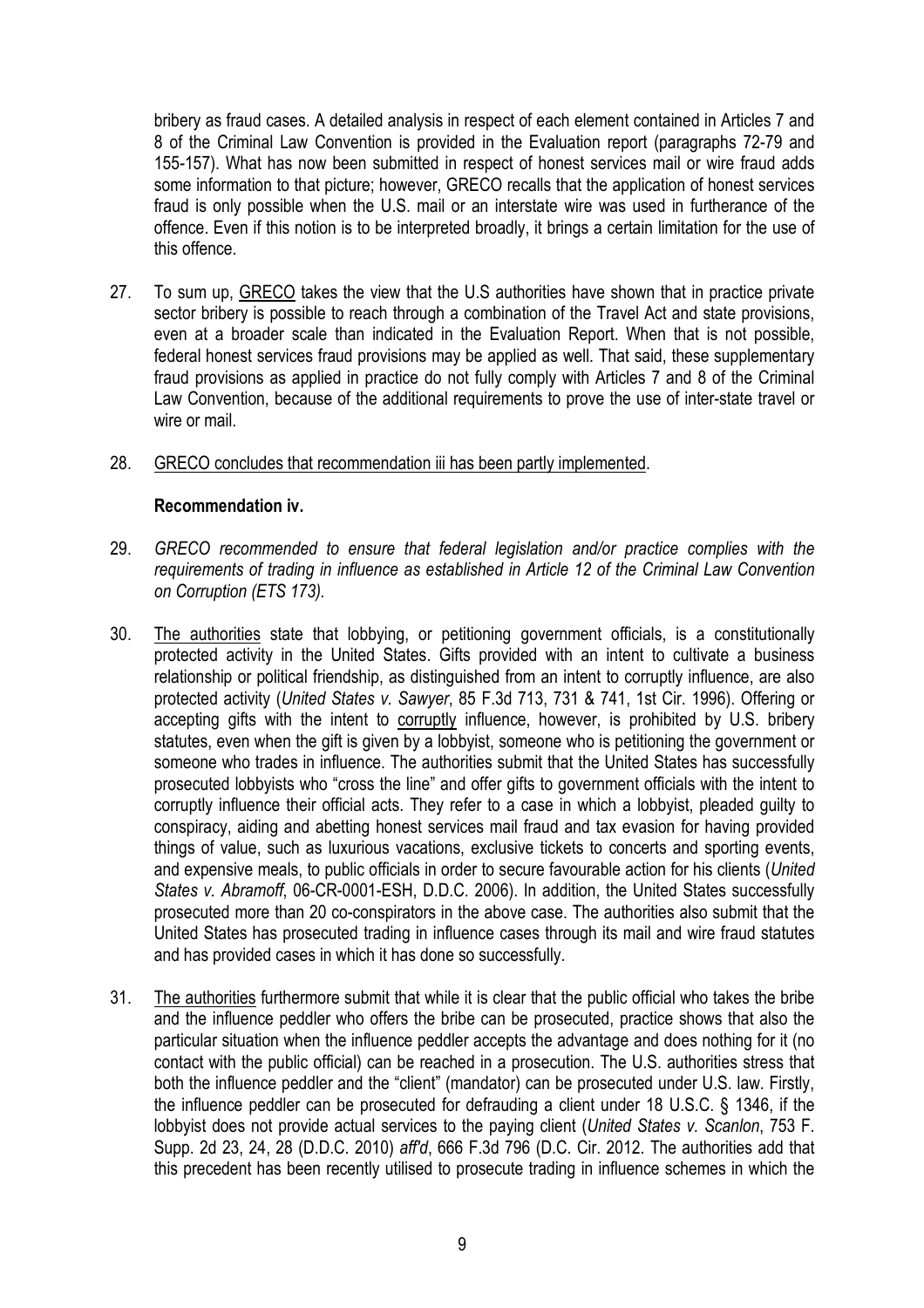influence peddler provides a finder's fee or kickback to a third party (*United States v. DeMizio*, 08-CR-336 JG, 2012 WL 1020045 (E.D.N.Y. Mar. 26, 2012) *aff'd,* 12-1293, 2014 WL 292121 (2d Cir. Jan. 28, 2014). In this case, the court held that "if a scheme involves bribery or kickbacks, as those terms are defined with reference to all appropriate federal legal sources, then it may be prosecuted as honest services fraud under *Skilling.*" *Id.* (citing *Scanlon*, 753 F. Supp. 2d at 26). The court further emphasised that the government does not need to prove that the recipient of the alleged kickback "performed no legitimate work in exchange for it… ". Secondly, both the "client" (mandator) and the influence peddler could be prosecuted for conspiring to bribe a public official, regardless of whether or not the actual bribery scheme was carried through or was successful (*United States v. O'Keefe*, 252 F.R.D. 26 (D.D.C. 2008). Moreover, conspiracy was the vehicle to prosecute agreements between a trader in influence and a client to corruptly influence a government official (*United States v. McNair*, 605 F.3d 1152, 1187 (11th Cir. 2010) ("[I]nfluence" under § 666 could be exercised indirectly and it was sufficient that the defendants intended to influence the agent by causing a middleman to authorise the agent to issue payments etc.)

- 32. The U.S. authorities add that, in 2007, Congress passed the Honest Leadership and Open Government Act ("HLOGA"), which strengthens public disclosure requirements concerning lobbying activity and funding, places more restrictions on gifts for members of Congress and their staff, and provides for mandatory disclosure of earmarks in expenditure bills. It also increases criminal and civil penalties for violations of the Lobbying Disclosure Act. Specifically, the HLOGA categorically prohibits lobbyists and their clients from giving anything of value to a member of Congress or staff unless an exception in the gift rules would expressly permit it. It also imposes such restriction on lobbyists and their clients, in addition to the public officials. In sum, the HLOGA aims at reducing the ability of lobbyists to improperly and corruptly trade on their influence with Members of Congress and their staff.
- 33. GRECO finds that the statutory situation in terms of the offence trading in influence remains the same now as it was at the time of adoption of the Evaluation Report, namely that this offence is not criminalised *per se* under U.S. federal law. As at the time of the adoption of the said report, the authorities continue argue that by using a mix of various federal and state laws (as described more in detail above) it is possible to prosecute all offenders having participated in the particular scheme of trading in influence. GRECO recalls that while the active side of this offence is similar to active bribery, it differs in one important aspect, namely that the advantage is not given to the public official (and cannot be considered as an indirect advantage) but to the influence peddler and the possible action or inaction of the public official is not linked to the advantage offered to the influence peddler. In respect of the passive side of this offence, trading in influence resembles passive bribery, but again the influence peddler is the final receiver of the undue advantage, not the public official.
- 34. In this context, GRECO notes that the authorities have submitted detailed information in the form of extensive case-law to indicate that U.S. federal law may be applied in various ways in order to cover a variety of situations of trading in influence that would fall outside the scheme of "traditional" bribery. Firstly, the authorities indicate that the United States criminalises influence peddlers who defraud their clients by accepting payment under false pretences and failing to perform the services paid for (no contact with the public official). Such situations are criminalised under the mail and wire fraud statutes, so long as an interstate mail or wire is used in furtherance of the influence peddling scheme. Secondly, the authorities claim that both the advantage provider and the influence peddler can be prosecuted for conspiracy to commit bribery under 18 U.S.C. 371 regardless whether the public official is involved or not. Thirdly, when an influence peddler offers to corruptly influence a public official in exchange for a payment, then the payor,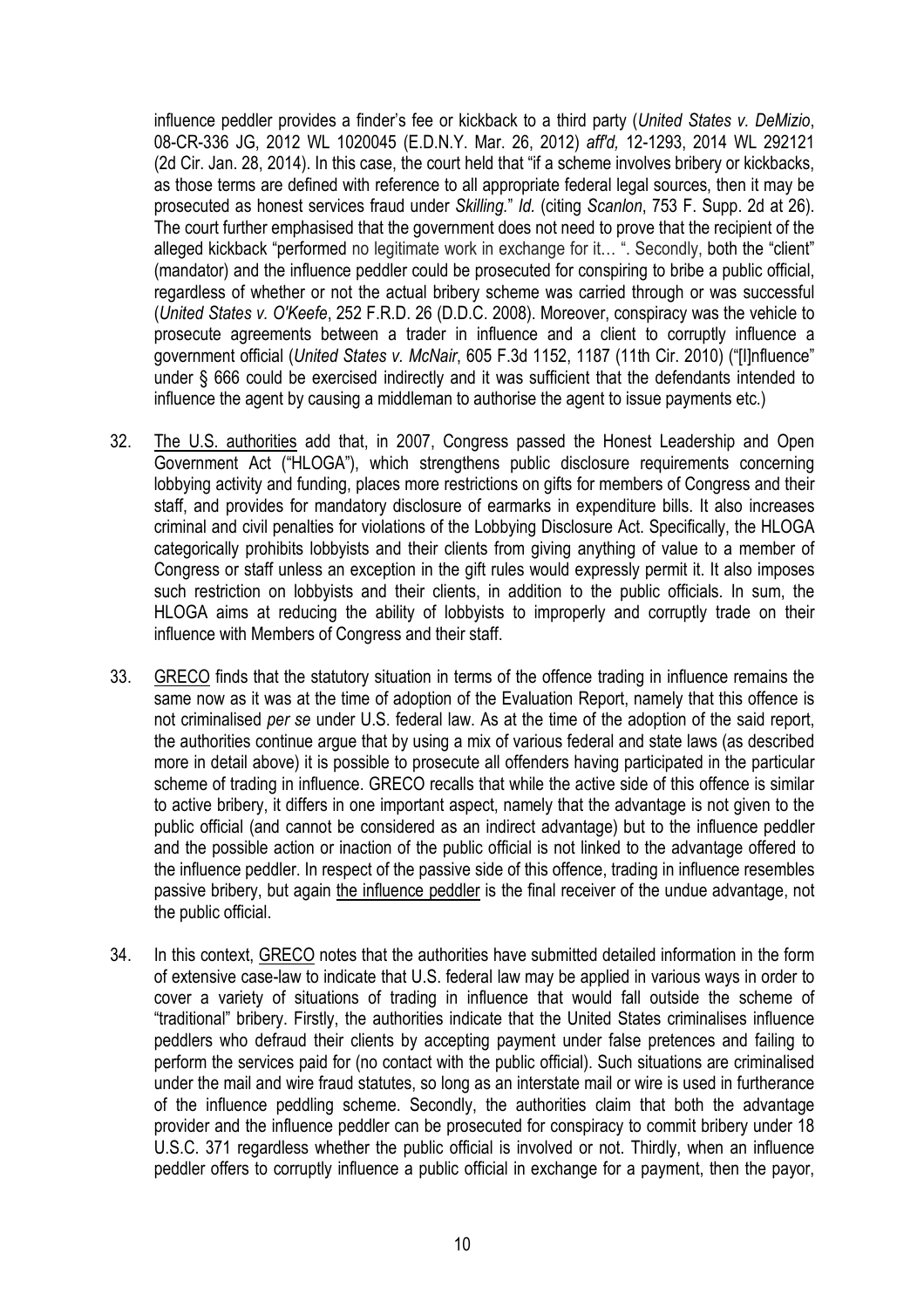the peddler and the public official can all be prosecuted under 18 U.S.C. 201 (bribery of public officials). Fourthly, the U.S. authorities also refer to the use of honest services fraud and extortion in particular situations when the influence peddler exerts influence to such a degree that s/he effectively controls government function. Fifthly, both the influence peddler and the advantage provider can be prosecuted for conspiracy to defraud the United States if the influence peddler offers or attempts to influence a government office to make a decision based on an improper basis, rather than on the merits as required by law. This is referred to as "Klein conspiracy", and it enables the United States to prosecute schemes to defeat, obstruct, or impede the lawful functioning of a government office. In a clear cut case of trading in influence, the influence peddler is never exerting anything more than his/her influence over the public official, and there is not any intention from anyone to give the public official any advantage, ie in these offences the only intent of the advantage provider is to offer the peddler the undue advantage for using his/her improper influence over the public official. To support this, the authorities have submitted a large number of cases of bribery, fraud, false statement, conspiracy, conflict of interest to illustrate their determination to prosecute in these situations. GRECO does not doubt that there is a strong determination to deal with situations resembling trading in influence, in the USA. These examples refer to various situations of fraud (when the public officials are not involved) and indirect corruption, using intermediaries and to other circumstances involving the exertion of improper influence. Consequently, the U.S. authorities have shown that, in practice, situations of trading in influence can be prosecuted under 18 U.S.C. 371. However, GRECO notes that certain elements of the Criminal Law Convention are not met. For example, the U.S. provision would not always cover the improper influencing of state or local government officials, nor would it cover the improper influencing of foreign public officials. Consequently the requirements of the Convention are only partly complied with.

#### 35. GRECO concludes that recommendation iv has been partly implemented.

#### **Recommendation v.**

- 36. *GRECO recommended to ensure that federal legislation and/or practice complies with the requirements of bribery of domestic and foreign arbitrators as established in Articles 2–4 of the Additional Protocol to the Criminal Law Convention on Corruption (ETS 191).*
- 37. The U.S. authorities report that domestic arbitrators in the United States are not considered to be public officials so they are not covered under the domestic bribery statute, 18 U.S.C. § 201. Furthermore, there is no specific statute that is applicable to bribery of an arbitrator. A person that bribes an arbitrator and an arbitrator that solicits or accepts a bribe can, however, be reached under other statutes including state commercial bribery laws, mail and wire fraud and money laundering statutes, and the Travel Act, in the same way as in respect of bribery in the private sector (see reasoning under recommendation iii). The U.S. authorities have not submitted any cases involving bribery of arbitrators.
- 38. The authorities add that with regard to foreign arbitrators, the Foreign Corrupt Practices Act (FCPA) defines a "foreign official" to include "any person acting in an official capacity for, or on behalf of, any such government or department agency, or instrumentality or for, or on behalf of, any such public international organisation" (15 U.S.C. 78dd-1(f)(1)(A), 78dd-2(h)(2)(A), and 78dd-3(f)(2)(A)). Thus, any foreign arbitrator (i) appointed by a court or other department, agency, or instrumentality, or a public international organisation, (ii) acting for or on behalf of such an entity, or (iii) otherwise exercising official authority, is covered by the FCPA. For those arbitrators whose actions might not be covered by the FCPA (such as those who act wholly at the request of private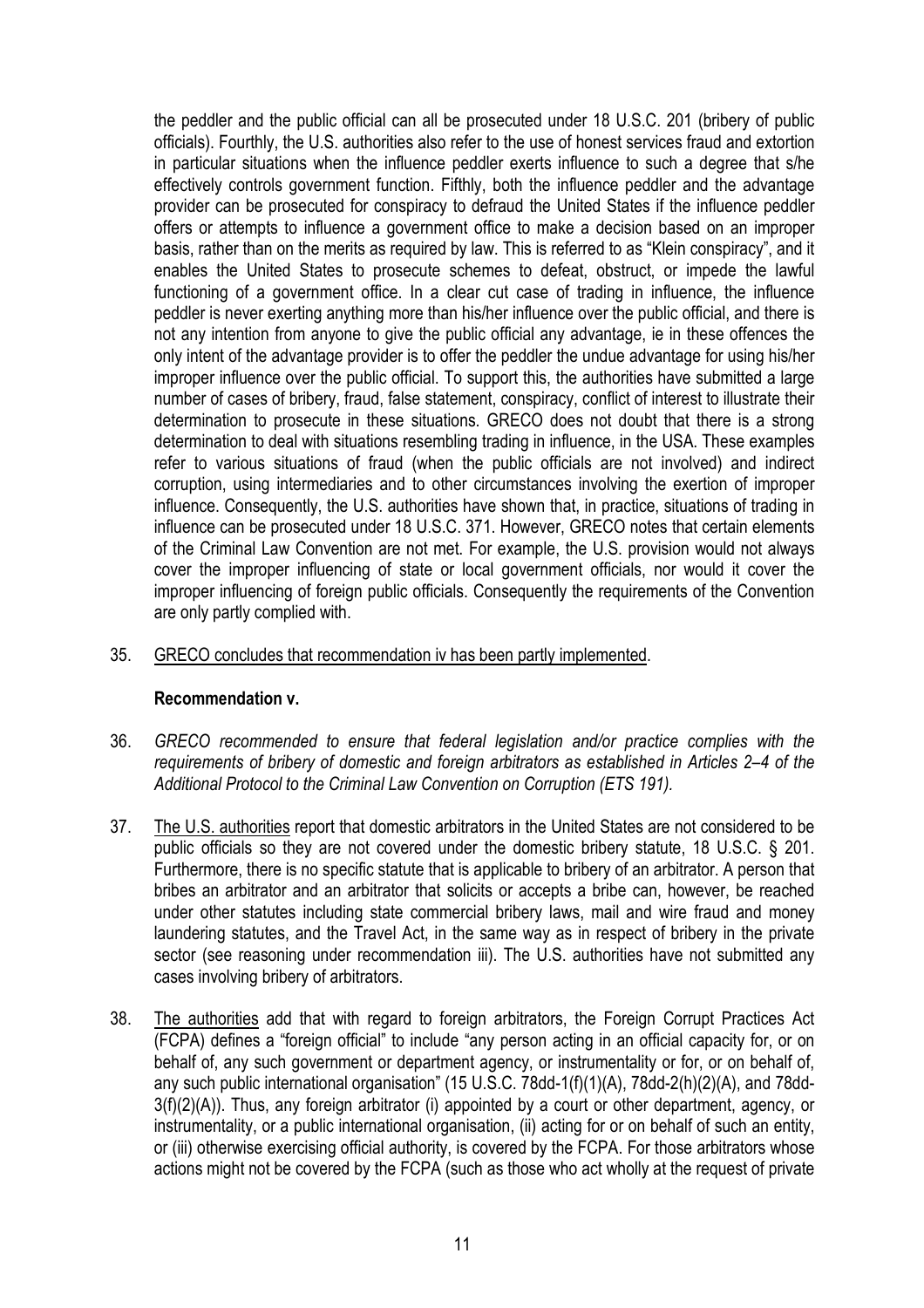parties), such misconduct could be reached under other statutes including state commercial bribery laws, mail and wire fraud and money laundering statutes, and the Travel Act, see above.

- 39. GRECO notes that the situation in respect of this recommendation remains the same as at the time of adoption of the Evaluation Report, ie domestic bribery of arbitrators is criminalised in the same way as bribery in the private sector, which is discussed at length under recommendation iii, above. As concluded in relation to that recommendation, the scope for using the Travel Act in combination with state legislation has been slightly expanded as some more states have criminalised private sector bribery currently than at the time of adoption of the Evaluation Report. What has been submitted in respect of the application of honest services mail or wire fraud statutes under recommendation iii (private sector bribery) is equally relevant here. This part of the recommendation may therefore only be seen as partly complied with. However, in respect of bribery of foreign arbitrators, nothing new has been reported. This offence could be prosecuted under the FCPA if the foreign arbitrator was to be considered a public official, but again, this Act does not criminalise passive bribery. Alternatively, it is asserted that private sector corruption provisions could be applied, the Travel Act or the fraud statutes, but, in line with what is discussed above, they do not appear to be in full compliance with the requirements of private sector bribery, nor with those foreseen in Articles 2-4 of the Additional Protocol to the Criminal Law Convention, because of the additional requirements to prove the use of inter-state travel or wire or mail (see also paragraphs 14, 16 and 27).
- 40. GRECO concludes that recommendation v has been partly implemented.

#### **Recommendation vi.**

- 41. *GRECO recommended that the authorities of the United States consider the feasibility and the effectiveness to the extent that is consistent with the fundamental principles of the federal legal system, to promote legislation which would, on the face of the statute, establish as criminal offences the various matters dealt with in the current report without additional elements dealing with such things as the mode by which a corrupt transaction is effected.*
- 42. The U.S. authorities state that as a consequence of GRECO's evaluation of the USA, an interagency working group has met several times to consider potential action on this recommendation which is linked to the other recommendations. The group was composed of experts from the Department of Justice (Public Integrity Section, which prosecutes domestic corruption cases, and Fraud Section, which, *inter alia*, prosecutes foreign bribery cases), Office of Government Ethics, and State Department. With regard to this recommendation, the group concluded that promoting legislation would not be feasible because of U.S. constitutional constraints, and that there was no significant loss of effectiveness in regards the operation of the current legislative framework and prosecutorial practice. White House officials responsible for U.S. international anti-corruption policy were briefed on the outcome of the inter-agency discussions. Likewise, the State Department team responsible for international anticorruption policy did not consider this recommendation suitable for possible inclusion in the second U.S. Open Government Partnership National Action Plan, when potential commitments were being developed within the interministerial community. The authorities have provided the following reasoning for the conclusions reached by the group. The Constitution of the United States limits the possibilities to enact a national anti-corruption statute; the federal structure of the U.S. Government distributes power between the federal Government and the states. Article I of the Constitution limits Congress' authority to enact legislation to specifically enumerated powers and Congress does not have general criminal jurisdiction. The remaining powers are reserved for the states and the field of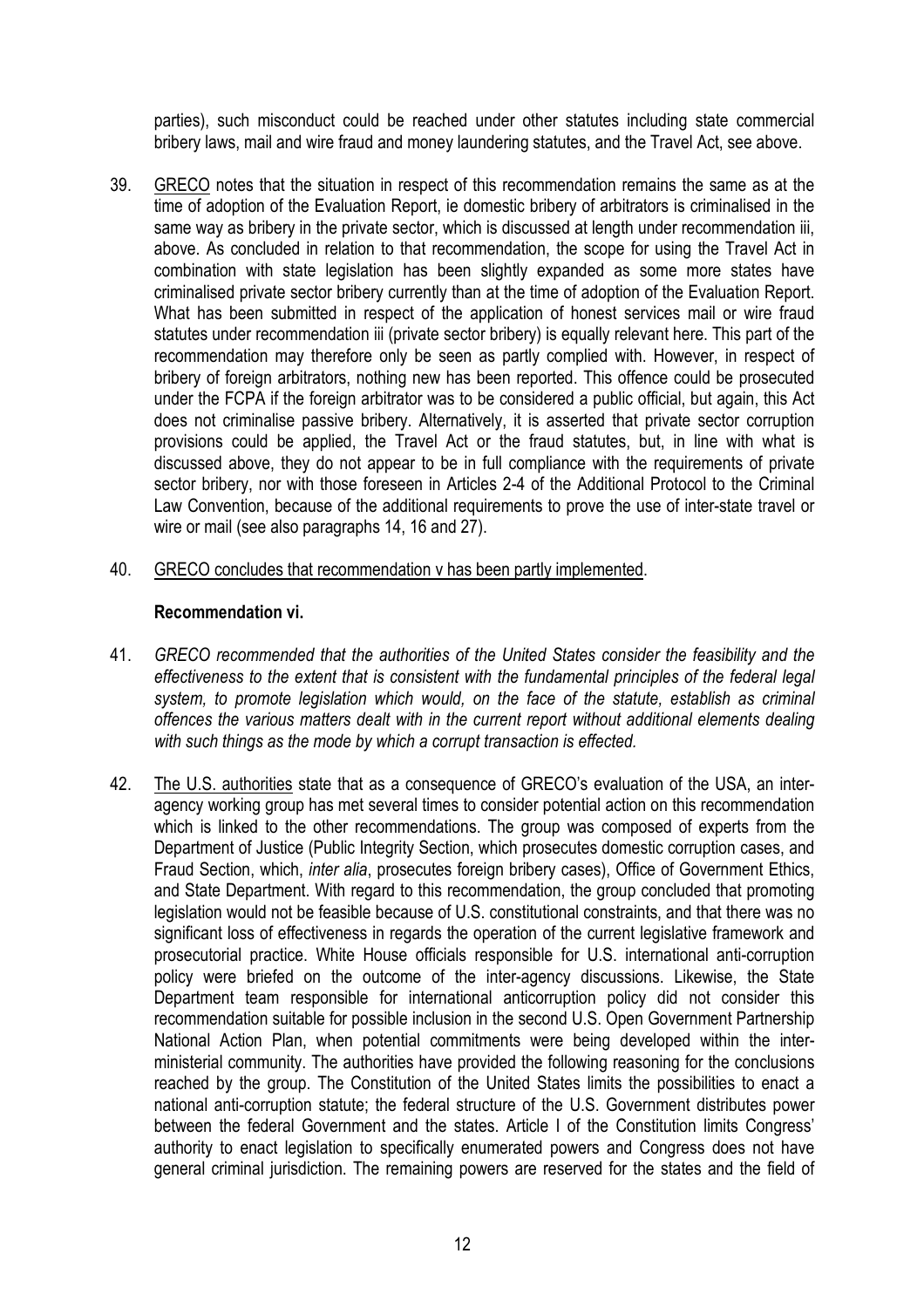criminal law has traditionally belonged to them (U.S. Const. amend. X). Federal criminal statutes require a jurisdictional basis on one of Congress' enumerated powers. These powers include authority to legislate and regulate matters related to commerce and taxes<sup>[1]</sup>. Furthermore, the Commerce Clause of the Constitution allows Congress to regulate commerce with foreign nations and among the states (U.S. Const. art I, § 8). This provision underlies Congress' authority to enact laws such as criminal statutes, civil rights laws and environmental laws based on a theory that certain activities have a substantial relation to foreign or interstate commerce. For example, it is a federal offence to steal from any shipment being transported in interstate or foreign commerce (18 U.S.C. § 659). The Commerce Clause gives Congress immense latitude to enact legislation, but Congress' power is still finite. For example, when Congress passed the Gun-Free School Zones Act of 1990, making it a federal offence to carry a gun near schools, the United States Supreme Court ruled that the law was unconstitutional because the prohibited activity was not substantially related to interstate commerce (*United States v. Lopez*, 514 U.S. 549 (1995). However, Congress has passed a number of criminal statutes, pursuant to its commerce and spending powers that prohibit bribery and corruption in the public and private sector, some of which have been in relation to the previous recommendations.

- 43. Finally, the authorities state that the government structure established by the United States Constitution prevents the federal Government from enacting a national, general anti-corruption statute "without the additional elements dealing with such things as the mode by which a corrupt transaction is effected". Pursuant to its limited authority in this respect, the federal government has passed several laws criminalising corruption and the majority of states have exercised their authority to enact anti-corruption statutes that apply to both the public and the private sectors. It is not considered feasible, nor necessary to go any further in this respect as, in practice, the United States can and does implement the provisions of the Criminal Law Convention to a large extent.
- 44. GRECO takes note of the information and reasoning provided by the U.S. authorities and recalls the statement that "functional equivalence" is often the most realistic ambition for the relationship between U.S. federal legislation and some international treaty provisions relating to corruption (Evaluation Report, paragraph 163). GRECO maintains its position that it would be preferable if the U.S. law and practice were based on clearer federal provisions so that a more definite position about the compatibility with the Criminal Law Convention and its Protocol could be reached in respect of certain provisions. That said, GRECO fully respects the constitutional limitations concerning federal legislation and the explanations and considerations given by the U.S. authorities and acknowledges that this recommendation and its relation to the other recommendations have been considered. Still, GRECO urges the authorities to pursue this matter to the extent possible.
- 45. GRECO concludes that recommendation vi has been dealt with in a satisfactory manner.

#### **Theme II: Transparency of Party funding**

 $\overline{a}$ 

46. It is recalled that GRECO in its Evaluation Report addressed three recommendations to the United States in respect of Theme II. Compliance with these recommendations is dealt with below.

<sup>[1]</sup>Congress has other important powers related to foreign policy, national defence, coining money, establishing judicial courts and enforcement of civil rights. Those powers are not relevant to this discussion.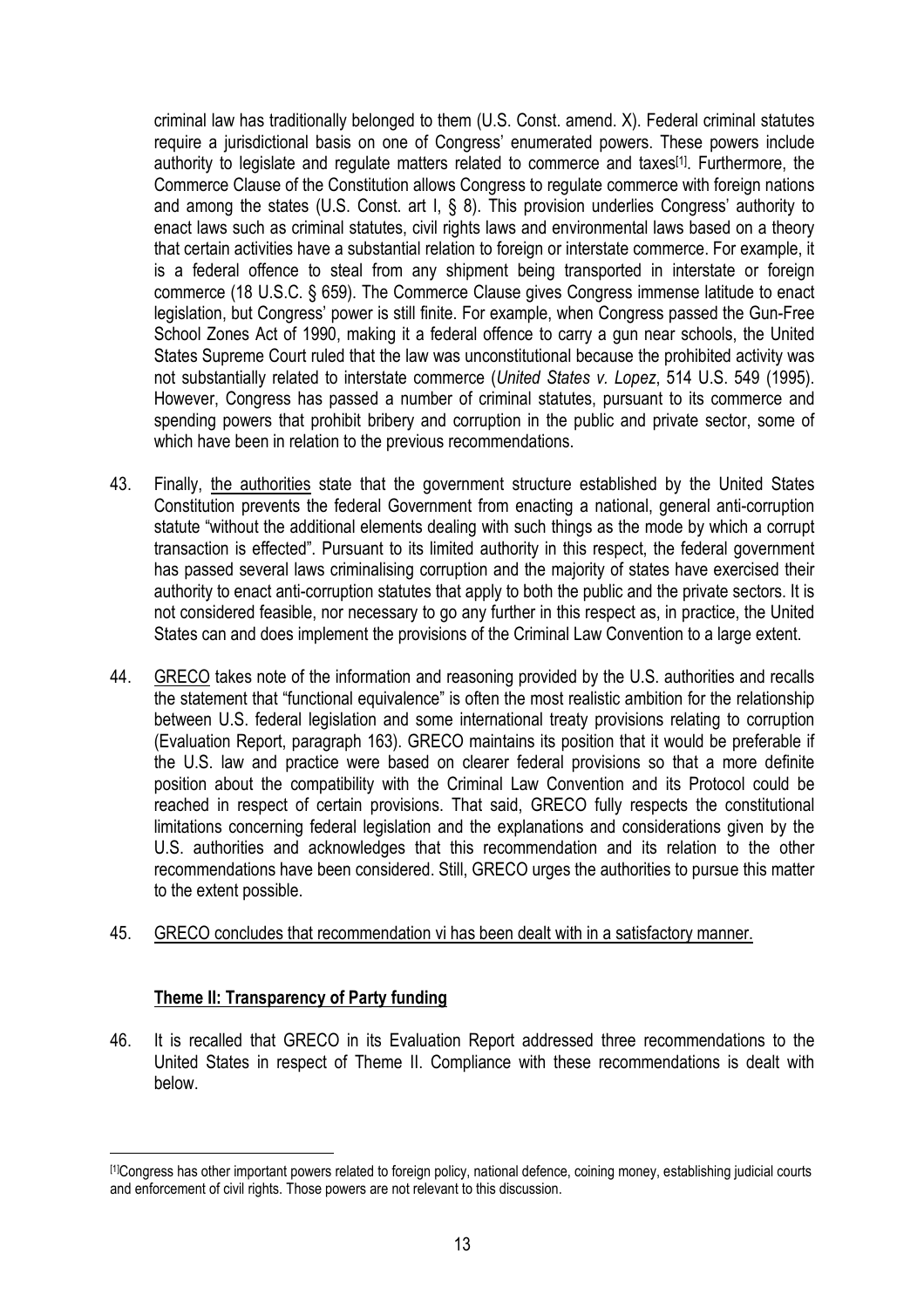#### **Recommendation i.**

- 47. *GRECO recommended that the US authorities pursue their efforts to provide for electronic filing and thus speedier processing in respect of public disclosure of financial reports concerning Senate elections.*
- 48. The U.S. authorities report that both the President of the United States and the Federal Election Commission have recommended to Congress that a law be enacted that would require Senate Campaign Committees to file campaign finance reports electronically with the Federal Election Commission; the President's annual budget submission to Congress for the fiscal year 2013 (submitted in 2012)<sup>7</sup> and for the fiscal year 2014 (submitted in 2013)<sup>8</sup> have both included such proposals noting that such a move would include substantial savings. Furthermore, the Federal Election Commission in its legislative recommendations of May 2012<sup>9</sup> also recommended electronic filing of Senate reports, citing not only the financial savings but the resulting increased speed of public availability of such information. At the time of the submission of the Commission's 2012 legislative recommendations, a bill to that end had already been introduced in the Senate. Subsequently, the pertinent Senate Committee held a hearing on the Bill (S. 219). However, despite these efforts, the Bill was not enacted by the  $112<sup>th</sup>$  Congress.
- 49. The authorities also submit that during the 113<sup>th</sup> Congress, at least five bills requiring Senate Campaign Committees to file information electronically were introduced. S. 375, the Senate Campaign Disclosure Parity Act, introduced in February 2013, contains such a requirement as the only provision of the bill; the bill has been reported out of committee and is pending on the Senate calendar. A separate bill, S. 791, "Follow the Money Act", introduced in April 2013 has a provision that would require all designations, statements and reports to be filed under the Federal Election Campaign Act (FECA) to be filed with the Federal Election Commission (FEC); similarly H.R. 268 and H.R. 269 require all filings under FECA to be filed with the FEC. Requiring filings under FECA to be filed with the FEC would make those filings subject to mandatory electronic filing. An appropriations bill (S.1371) also would have made Senate filings subject to the electronic filing requirement, and it was reported out of committee; however, another appropriations measure passed in its place. The other three bills, H.R. 268, H.R. 269 and S.791, are pending before Senate and House committees. In December 2013, the FEC unanimously approved again a legislative recommendation to make Senate reports subject to mandatory electronic filing.
- 50. GRECO takes note of the information provided. It recalls that the overall transparency of political financing under FECA where the, financial information is submitted electronically to the Federal Election Commission (FEC), was considered by GRECO to provide an exemplary high level of transparency (Evaluation Report, paragraph 140). However, this is still not the case with regard to Senate elections, which has a negative impact on the speed for making such information available to the public. That said, a number of legislative initiatives have been taken, including at the highest political level, to remedy this situation but unfortunately with no tangible results to date. Nevertheless, the U.S. authorities have substantiated that this matter has been pursued and that further efforts are underway.
- 51. GRECO concludes that recommendation i has been dealt with in a satisfactory manner.

 $\overline{a}$ 

<sup>7</sup> http://www.whitehouse.gov/sites/default/files/omb/budget/fy2013/assets/oia.pdf (page 1342)

<sup>8</sup> http://www.whitehouse.gov/sites/default/files/omb/budget/fy2014/assets/oia.pdf (page 1375)

<sup>9</sup> http://www.fec.gov/law/legrec2012.pdf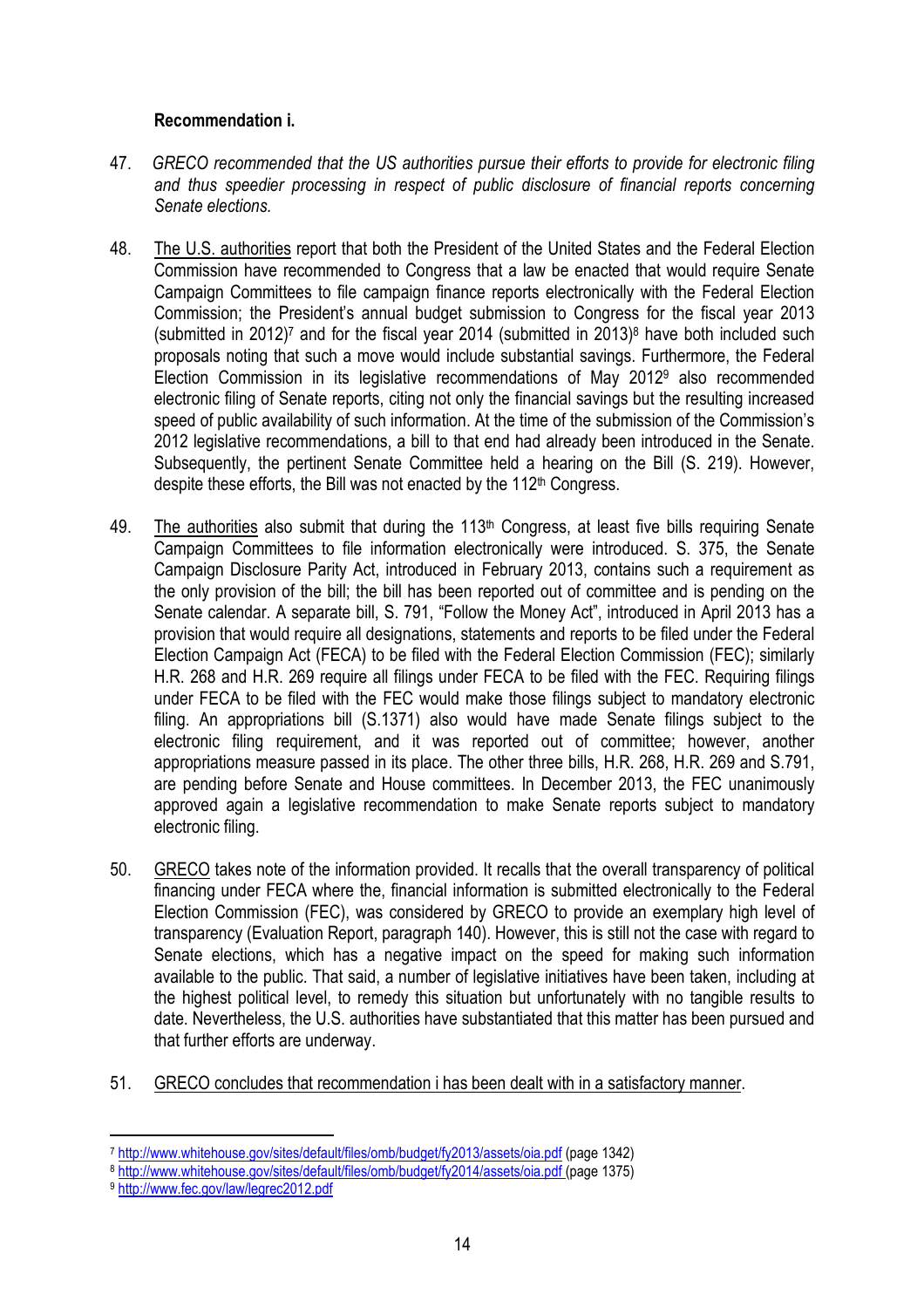#### **Recommendation ii.**

- 52. *GRECO recommended to seek ways to increase the transparency of funding provided to organisations such as those defined in section 501(c) of the Internal Revenue Code (IRC) when the purpose of the donation/funding is intended to independently affect the election of a particular candidate or candidates.*
- 53. The U.S. authorities submit that over the last 18 months, several attempts have been made in Congress to enact legislation that would increase the transparency of funding provided to the organisations that are the subject of this recommendation. In the  $112<sup>th</sup>$  Congress (2011-2012) three bills were introduced to that end. First, the bill H.R. 4010 *"DISCLOSE 2012 Act"* was introduced in the House of Representatives in February 2012; Second, the bill S. 2219, *"Democracy is Strengthened by Casting Light on Spending in Elections Act 2012,***"** was introduced in the Senate in March 2012. The Senate Committee on Rules and Administration held a hearing on S. 2219 in March 2012. Third, the bill S. 3369, *"DISCLOSE 2012 Act,"* was introduced in July 2012. In addition, the Senate Judiciary Committee held a general hearing entitled "Taking Back our Democracy: Responding to *Citizens United* and the Rise of Super PACs." The White House issued strong statements in support of two of these bills. However, as none of these bills were enacted by the end of the 112<sup>th</sup> Congress (end of 2012), they effectively "died". In the current, 113<sup>th</sup> Congress (2013-2014), three bills have been introduced that would require increased transparency of funding provided to section 501(c) organisations that spend funds on certain political communications. Two bills would require reporting of the relevant disbursements/expenditures of those organisations as well as the sources of contributed funds which were used for those disbursements/expenditures. The first bill, HR 148, "*the DISCLOSE Act 2013*," was introduced on 3 January 2013 and has been referred to a committee for consideration. The second bill, S. 791, "*Follow the Money Act of 2013*," was introduced in the Senate on 23 April 2013 and has also been referred to a committee for consideration. A third bill, H.R.2670, would limit the amount of funds 501(c)(4) organisations are permitted to spend on certain political communications. This bill is also pending in committee. Finally, the authorities add that a proposal for what became S.791, *the Follow the Money Act*, was first posted on the website of the primary sponsor of the bill and public comments were sought before the bill was finalised. In that way, the sponsoring senators specifically reached out to the public and interested parties to seek ways to increase properly the transparency of funding provided to such organisations.
- 54. GRECO takes note of the measures taken from various ends to deal with the lack of transparency in respect of the so-called section "501(c)-organisations". It is recalled in this respect that the use of these types of organisations<sup>10</sup> as a means to circumvent public disclosure rules in political financing appears to be a "trend" in the USA (the authorities have asserted that this only concerns rather few organisations.) However, such organisations are separate legal entities and may not be under the control of candidates or parties in a strict sense, GRECO therefore limited its recommendation to "seek ways" for more transparency in respect of such entities. What has been reported represents a number of attempts to deal with this matter, through legislation, which so far have not had any tangible results. GRECO appreciates that efforts to bring more transparency into this area have been sought and that draft legislation in the form of three bills are currently pending before Congress.
- 55. GRECO concludes that recommendation ii has been dealt with in a satisfactory manner.

 $\overline{a}$ <sup>10</sup> The U.S. authorities have pointed out that it is primarily "501(c)(4)s – organisations" that are concerned and then only a small percentage of those.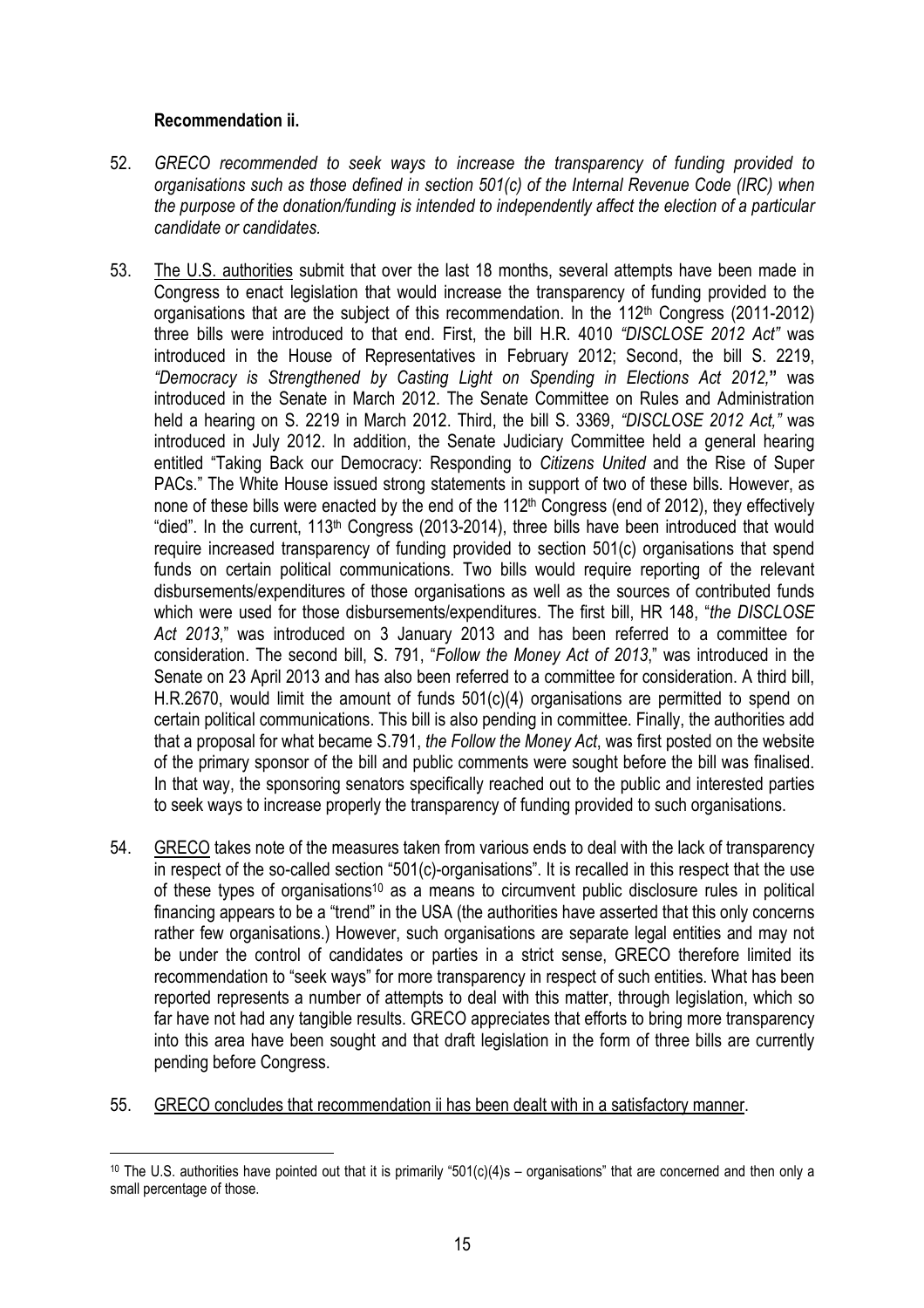#### **Recommendation iii.**

 $\overline{a}$ 

- 56. *GRECO recommended to study the effects of evenly-divided votes ("deadlocks") of the Federal Election Commission (FEC) and to consider introducing measures to prevent such situations to the extent possible.*
- 57. The U.S. authorities state at the outset that the Federal Election Campaign Act (FECA) is designed to require the affirmative vote of four of the FEC's six Members and that evenly-divided votes reflects a concern that a vote may split 3-3 along party affiliation/philosophical affiliation lines. They stress that the requirement of four affirmative votes, particularly for enforcement matters, is an intentional part of the law of a system which is dominated by two political parties, The authorities add that other requirements designed to temper the party/philosophical affiliation of the Members of the Federal Election Commission (FEC) include the fact that Members of the Commission are nominated by the President and confirmed by the Senate (which may or may not be controlled by the party of the President) and no more than three members of the Commission may at the time of appointment be affiliated with the same political party. The four vote requirement is one very basic way to ensure that those affiliated with one of the two predominant parties cannot use the authority of the Commission in an unwarranted fashion. Furthermore, the individual members of the Commission are not representatives of the two parties in the sense that the parties have or can have direction or control over their votes. The Commissioners certainly can and do have different views of the role of the Commission in the oversight of political finance under FECA. If Commission members simply voted along party lines, none of the actions that require four affirmative votes could move forward unless all six agreed. Statistics studied show that this has simply not been the case.<sup>11</sup>
- 58. In terms of actions taken since the adoption of the Evaluation Report, the authorities point out that the concern expressed in relation to the lack of four affirmative votes ("deadlocks") was primarily in the area of enforcement. To that end, they submit there have been a series of steps taken by the Federal Election Commission and United States Congress to evaluate the FEC's enforcement process that encompass the underlying concerns of this recommendation. First, the Federal Election Commission has held a series of informal public fora to discuss agency operations in the areas of compliance, disclosure, enforcement and policy. The meetings, in which commissioners and senior staff were present, were held on three occasions in February 2012 and dealt with issues such as compliance and audit; report analysis; administrative fines and alternative dispute resolution (ADR) programmes; disclosure of data (including campaign finance data) to the public; enforcement and advisory opinion process. On 18 January 2013, the Commission also posted a notice in the Federal Register (the U.S. Government's official daily publication) requesting public comments on its enforcement process. The notice for the request included background information on past Commission hearings and enforcement process reforms and ongoing reviews of enforcement procedures. This also provided another opportunity for anyone to comment on the four vote requirement in practice and, in fact, comments specifically on the topic were received. All comments received have been posted online and are currently being analysed. In addition, in 2013, a subcommittee of the Senate Judiciary Committee held a hearing entitled "Current issues in Campaign Finance Law Enforcement". The hearing included testimony from a panel

<sup>11</sup> For example, the Commission has issued 39 advisory opinions from 12 December 2011 to 12 June 2013. With regard to enforcement decisions during that same period, the Commission found reason-to-believe in 36 enforcement matters and resolved an additional three matters through a "fast-track" procedure that requires Commission approval (i.e., four votes) but does not entail a reason-to-believe finding. In fiscal year 2012 (1 October 1 2011 – 30 September 2012), the Commission also concluded 41 matters through alternative dispute resolution and 49 matters through its administrative fines programme. Both of these mechanisms require four-vote approval. The FY2013 statistics for the alternative dispute resolution and administrative fines programmes have not yet been compiled.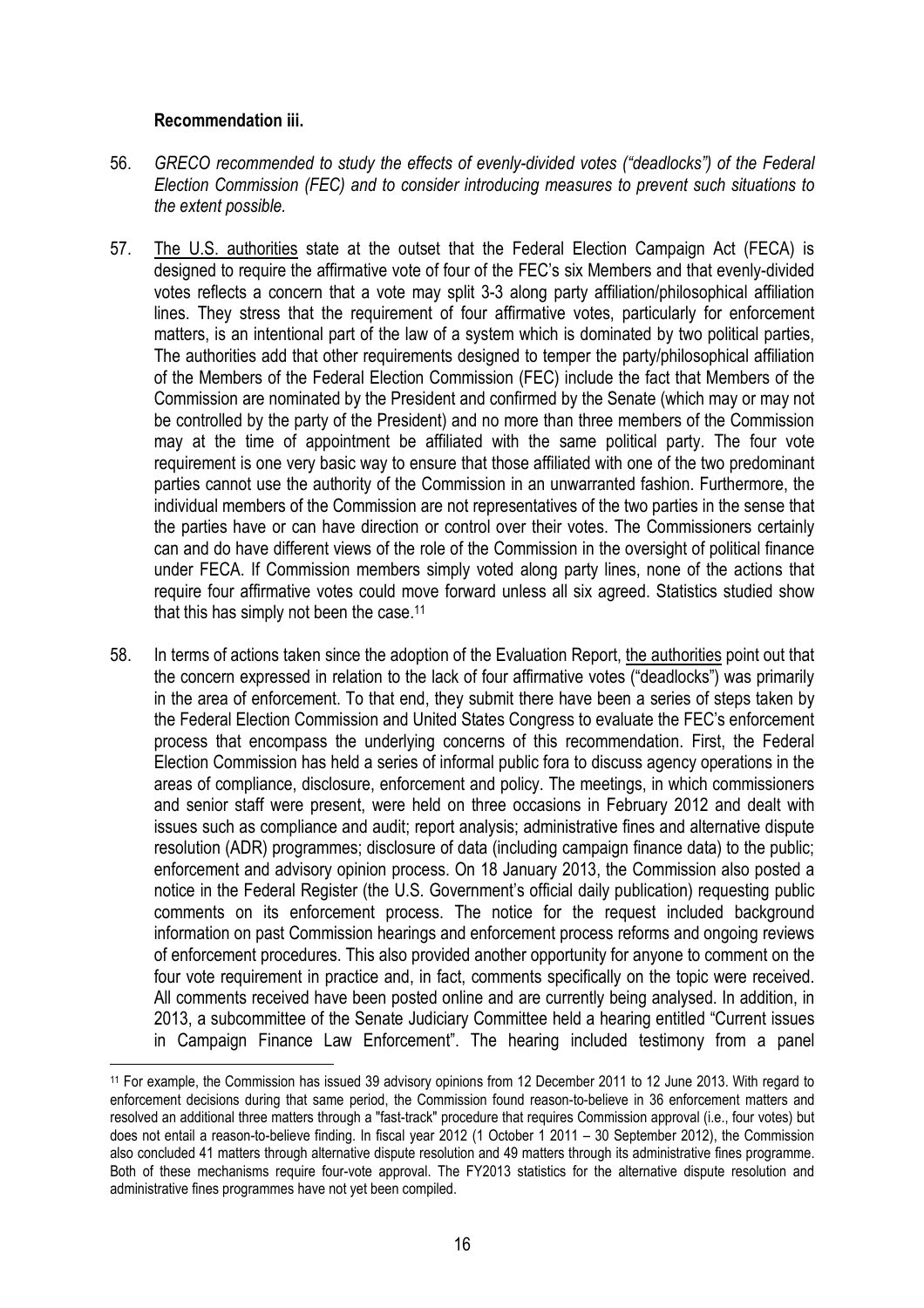representing government agencies involved in the campaign finance enforcement process as well as a panel of individuals from outside the government. And, finally, since the issuance of the evaluation report the President nominated and subsequently appointed two new members of the Commission after Senate confirmation. The Senate confirmation hearing was held July 24, 2013 and that hearing provided an opportunity for members of the Senate and those individuals nominated to be members of the Commission to discuss their views on various operational and enforcement procedures. Many of the members of the Senate Rules Committee which held the confirmation hearing, referenced these issues in their opening statements and/or in the questions they put to the nominees. As anticipated, the hearing provided for an opportunity for the Senate to explore each nominee's views on these topics in a public setting.

- 59. GRECO recalls that the reasons for this recommendation as spelt out at some length in the Evaluation Report (paragraph 151) were the partisan composition of the six-member Commission which sometimes prevents this body from going forward when the Commission is evenly divided (the so called "deadlocks"). GRECO is fully aware that the features of the Federal Election Commission are the results of the U.S. political system, dominated by two political parties. However, it also recalls that the issues raised by GRECO have been subject to criticism in the United States in the past but that attempts to address the issue of evenly divided votes have failed as being politically impossible; the recommendation was adapted to such a context. GRECO takes note of what has been reported by the U.S authorities. Since the recommendation was issued, the authorities have again paid attention and consideration to this situation in the larger context of the overall enforcement activities of the Federal Election Commission. The issue has been studied through the gathering of facts, comments and opinions and various stakeholders have been involved: the Federal Election Commission has engaged in public comment processes where the issue of its enforcement procedures was a part of a larger request for comment and the Senate, in two separate hearings, discussed campaign finance law enforcement processes including those specifically at the FEC.
- 60. GRECO concludes that recommendation iii has been dealt with in a satisfactory manner

#### **III. CONCLUSIONS**

- 61. **In view of the above, GRECO concludes that the United States of America has dealt with in a satisfactory manner four of the nine recommendations contained in the Third Round Evaluation Report**. Of the remaining recommendations four have been partly implemented and one has not been implemented.
- 62. More precisely, with respect to Theme I Incriminations recommendation vi has been dealt with in a satisfactory manner, recommendations ii, iii, iv and v have been partly implemented and recommendation i has not been implemented. With respect to Theme II – Transparency of Party Funding, recommendations i-iii have been dealt with in a satisfactory manner.
- 63. Concerning incriminations, it is noteworthy that the U.S. authorities have shown that the prosecution of corruption offences is a high priority in the United States and that the legal system and enforcement regime is effective to meet that priority. References to a large number of recent corruption cases are proof of that. The reference to case-law is also the major response by the U.S. authorities to the recommendations issued by GRECO in the Evaluation report. In contrast to most other GRECO members, the approach for criminalising corruption offences through legislation is more limited in the United States as the U.S. Constitution reserves significant